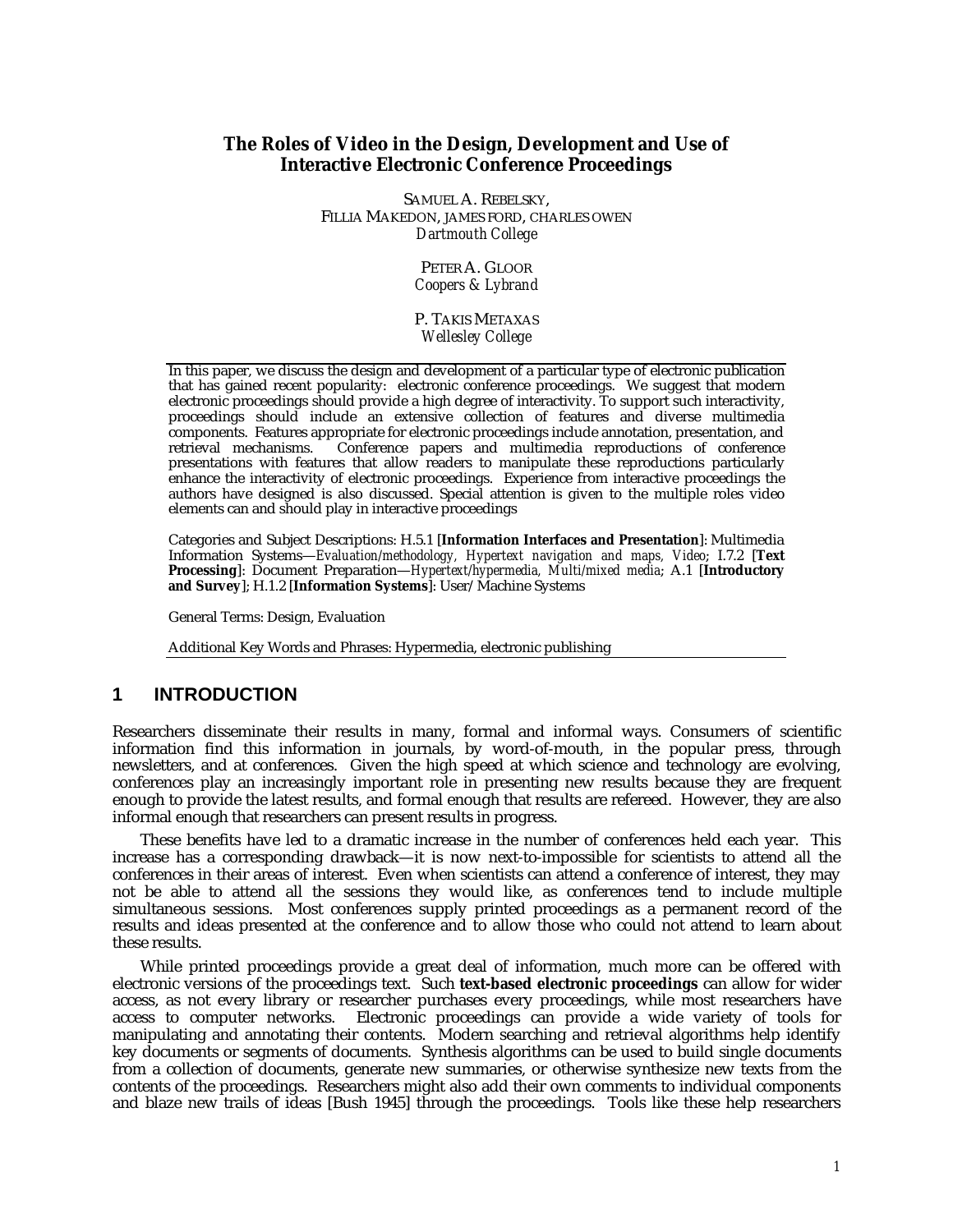organize and navigate the potentially overwhelming mass of knowledge in conference proceedings, in electronic journals, and in other forms of academic communication.

Still, such text-based electronic proceedings do not present the experience attendees take away from a conference and illustrate a key difference between conferences and other forms of academic publication. If published papers were the only benefit conferences provided, researchers would simply order proceedings instead of attending. Many attend because they value the opportunities to discuss their research and to hear other researchers present their results. These presentations supplement conference papers with: tutorials; summaries of background material; discussions of the thought processes; diagrams that better explain key ideas, methods, and components; and answers to questions from the audience. Printed proceedings can convey only a fraction of the conference; proceedings that include presentations reproduce the conference more closely. In recent years, proceedings from a variety of conferences have been made available electronically, usually on CD-ROM or the Internet. While such digital proceedings can include a range of additional materials, most tend to focus on the electronic text of the papers, as Table I suggests.

On the other hand, **interactive proceedings** containing both presentations and papers can maintain the explanatory and reference roles of traditional proceedings, while adding new dimensions and roles. For example, such proceedings can play an extended educational role, as presentations provide students with impressions of the people behind key research in the field, introduce students to modes of presentation and slide design, and help humanize research. Electronic proceedings that incorporate presentations can further enhance and encourage electronic collaboration among researchers. Sophisticated proceedings more closely involve readers in the conference materials, effectively making them *virtual participants* in the conference.

Because there is not yet a standard development system for electronic hypermedia texts—let alone electronic proceedings—different proceedings may demonstrate strikingly different design decisions. Table I presents a selection of the electronic proceedings published in subfields of Computer Science over the past few years. Many of these proceedings are described further in the sections that follow.

In this paper, we draw upon our experiences in creating and evaluating interactive proceedings to analyze issues pertaining to their development and use. We suggest that such proceedings require a rich set of features to empower virtual participants to manipulate the materials included. They also benefit from diverse media, particularly reproductions of conference sessions. In Section 2 we discuss the ways in which virtual participants use conference proceedings and explore these ways to motivate a collection of features for electronic proceedings. We also relate these features and design issues to extant proceedings. In Section 3 we suggest how proceedings may be augmented with video and reproductions of conference sessions, grounding these discussions in examples from a number of electronic proceedings we have developed. Section 4 contains a summary of the paper.

# **2 THE DESIGN OF INTERACTIVE PROCEEDINGS**

The choice of features for the proceedings and the interaction among those features are two key issues in the design of electronic proceedings. Proceedings are more than content. The value of electronic conference proceedings is governed in part by the features they provide. When designers, editors, and developers construct electronic proceedings, they may draw upon ideas and results from a wide variety of fields, including traditional publishing (especially layout and design), hypertext, multimedia, information retrieval, and human factors. Each of these fields provides ideas and inspiration for different components of the proceedings. By looking at the ways researchers use printed proceedings, one may derive useful features for electronic proceedings. By looking at the design and implementation of hypertexts, one can find ideas for navigation and organization. By looking at results from information retrieval, one can find new ways to allow readers to access information. Finally, by looking at multimedia objects and systems, one learns how to structure and relate media and what support (e.g., synchronization) is required from the multimedia authoring systems used to develop electronic proceedings.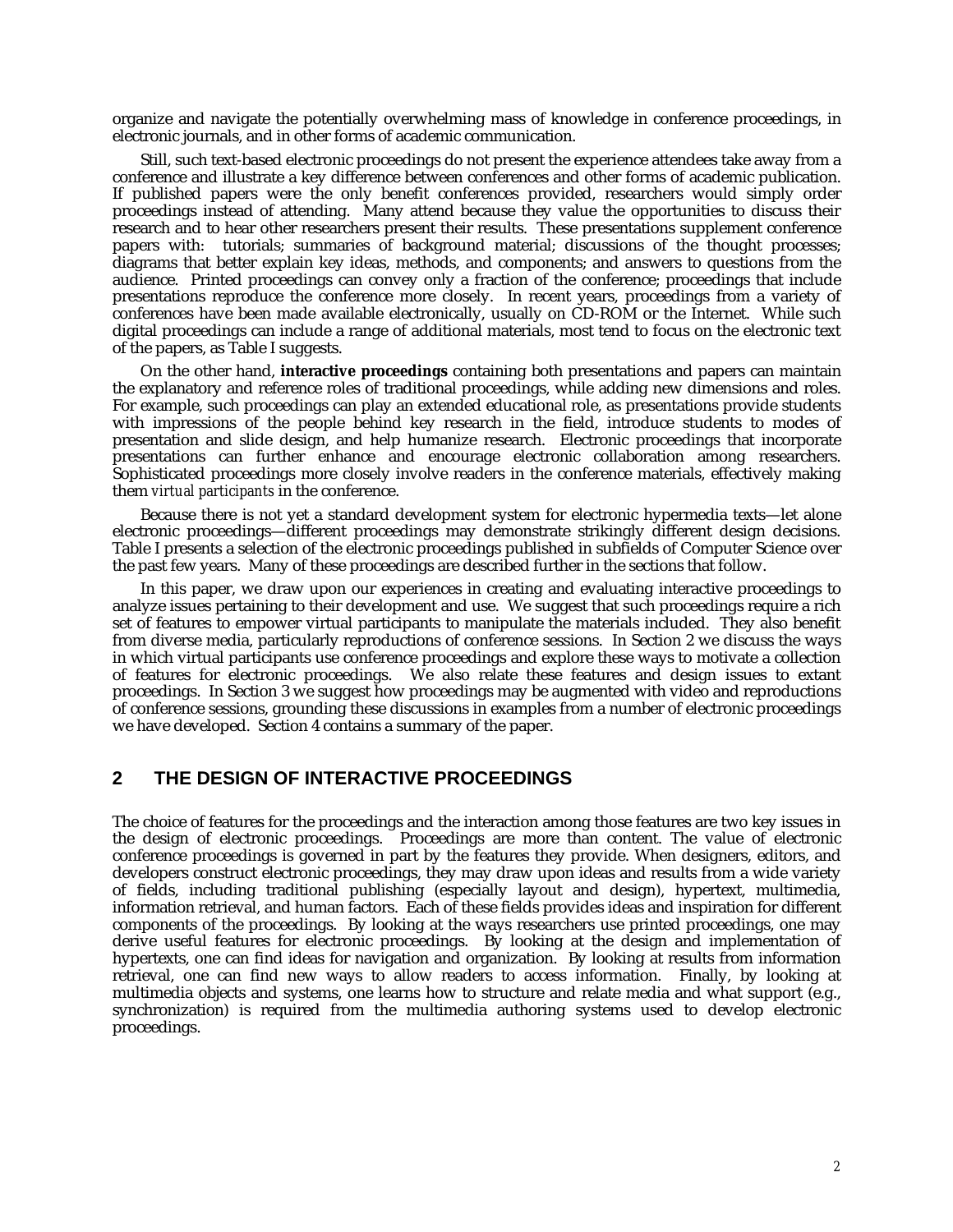| SEAM'92 [Macintosh Scientific and Technical Users Association, Inc. 1993]<br>Official SEAM'92 CD-ROM Proceedings of the 1992 MacSciTech Conference<br>on Scientific and Engineering Applications for the Macintosh<br>Developed with HyperCard<br>Includes abstracts, selected papers, software, selected short video segments,            |
|--------------------------------------------------------------------------------------------------------------------------------------------------------------------------------------------------------------------------------------------------------------------------------------------------------------------------------------------|
| and slides from conference presentations<br>DAGS92 [Gloor et al. 1993]<br>Macintosh CD-ROM Proceedings of the 1992 Dartmouth Institute for<br>Advanced Graduate Studies Summer Symposium on Parallel Computing<br>Developed with HyperCard and the Gloor-Dynes Hypertext Engine                                                            |
| Includes papers, hypertext links, video segments of speakers, complete<br>audio from eight presentations, and slides                                                                                                                                                                                                                       |
| <b>IWANNT93</b> [Allen 1993]<br>Networked electronic proceedings for the 1993 International Workshop on<br><b>Applications of Neural Networks to Telecommunications</b><br>Developed with SuperBook<br>Includes papers, figures, and selected photos from the conference                                                                   |
| <b>SC93 [IEEE 1993]</b><br>Multiple-platform (Mac, Windows, X-Window System) CD-ROM for<br>Supercomputing'93, the IEEE/ACM SIGARCH Conference on High<br>Performance Computing and Communication<br>Developed with custom software<br>Includes papers and color figures                                                                    |
| MM93 [Rada 1993]<br>Multiple-platform CD-ROM for the ACM 1993 Conference on Multimedia.<br>Developed with Adobe Acrobat<br>Contains papers and selected videos                                                                                                                                                                             |
| DAGS93 [Makedon et al. 1995]<br>Dual-Platform CD-ROM for the 1993 Dartmouth Institute for Advanced<br>Graduate Studies Summer Symposium on Parallel I/O<br>Developed with HyperCard<br>Includes papers, hypertext links, and complete audio and slides from all<br>presentations                                                           |
| NOSSDAV'95 [Gusella and Little 1995]<br>Networked proceedings for the 5th International Workshop on Network and<br><b>Operating Systems Support for Digital Audio and Video</b><br>Developed with HTML and PostScript<br>Includes papers and supporting materials                                                                          |
| CHI'95 [Mack et al. 1995]<br>Networked and multi-platform electronic proceedings for the ACM 1995<br><b>Conference on Human Factors in Computing Systems</b><br>Developed with HTML<br>Includes papers and selected videos                                                                                                                 |
| DAGS95 [Ford et al. 1995]<br>Networked multimedia proceedings for the Dartmouth Institute for<br>Advanced Graduate Studies Conference on Electronic Publishing and the<br><b>Information Superhighway</b><br>Developed with HTML<br>Includes papers, segmented conference sessions (audio, picture, slide), and<br>supplementary materials |
| EdMedia96/EdTelecom96 [Carlson and Makedon, 1996]<br>CD-ROM proceedings for the 1996 World Conference on Educational<br>Multimedia, Hypermedia, and Telecommunications<br>Developed with Acrobat and HTML<br>Includes papers and supporting materials                                                                                      |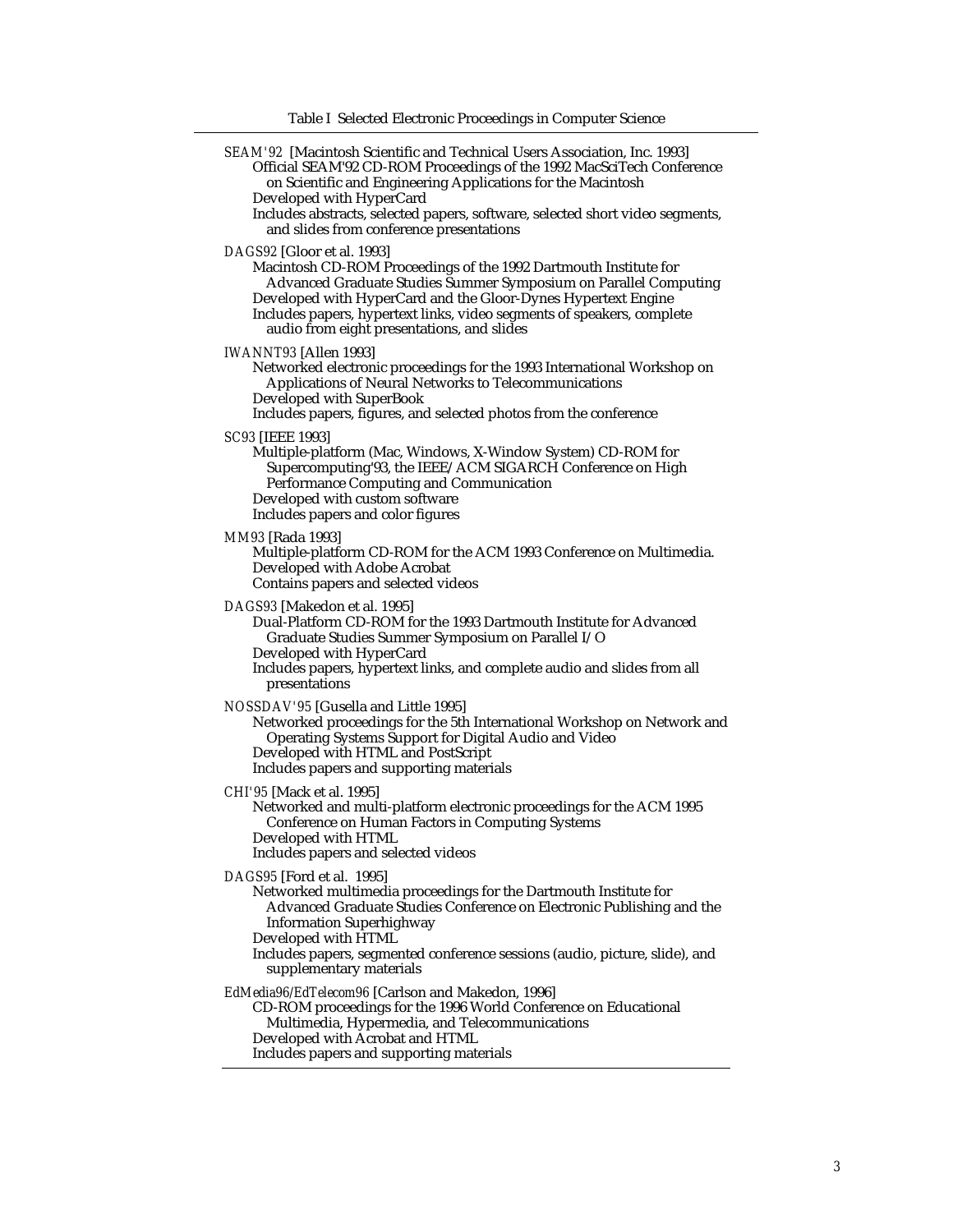## **2.1 Uses and Features of Traditional Proceedings**

While it would be preferable to use a fixed set of criteria and guidelines when designing and implementing electronic proceedings, there are not yet precise guidelines. In a survey of many papers describing experiments in the design of electronic publications (particularly hypertext publications), Nielsen [1989] suggests that "… there is little hope for a single, universal hypertext user interface design which will be optimal for everybody." To address this problem we begin by considering the reasons researchers use conference proceedings and the tasks they suggest. Table II illustrate some of the many ways that researchers use conference proceedings and to motivate materials and features suggested in further sections. While some uses are appropriate for all forms of academic publication, others are more appropriate for the realm of conference proceedings, which correspond to a particular event (the conference) and which typically include a greater number of papers of varying quality than a typical journal.

| <b>Motivation</b>                  | <b>Tasks</b>                                                                                                                                       |
|------------------------------------|----------------------------------------------------------------------------------------------------------------------------------------------------|
| Remain Current                     | • Scan abstracts<br>• Scan/read papers<br>• Check/compare/follow references                                                                        |
| <b>Identify Particular Results</b> | • Keyword or topic search<br>• Find background materials<br>• Find similar materials<br>• Evaluate results                                         |
| <b>Recall Source</b>               | • Contextual search<br>• Maintain live workspace                                                                                                   |
| Educate/learn                      | • Extract portions<br>• Reorganize<br>• Highlight results<br>• Annotate<br>• Build reference materials<br>• Add reference materials<br>• Duplicate |
| Collaborate                        | • Share annotations<br>• Synthesize                                                                                                                |
| Organize Activities                | • Scan abstracts<br>• Review details                                                                                                               |

Table II Selected uses of conference proceedings

Not only do these uses motivate design and features for electronic proceedings, they also suggest that electronic proceedings should be highly interactive — not in the commonly used sense of "readers may choose between predefined paths through the electronic document" but in the sense that readers may reorganize and otherwise personalize the proceedings to best support their primary tasks. In this sense, electronic proceedings must necessarily be more interactive than typical multimedia presentations.

There is another way in which researchers use proceedings, which unfortunately argues against some forms of electronic proceedings. Many researchers use proceedings to *organize* their *activities* at a conference. Upon arriving at a conference, they *scan* titles, authors, abstracts, and details to determine which sessions they should attend. While attending sessions, they often *review details* in the paper (perhaps to check a proof or to find more details). When surveying attendees at a recent ACM STOC, we learned that while many would appreciate electronic versions of conference proceedings, almost all attendees highly value their printed proceedings for these and other reasons. Nonetheless, the common activity of reading or reviewing a paper while attending a session does provide motivation for including both in electronic proceedings and *including ties* between corresponding papers and presentations.

The above are uses made by readers of proceedings. Of additional interest are the reasons authors contribute to conference proceedings. Their primary reason is to *disseminate results*. Researchers have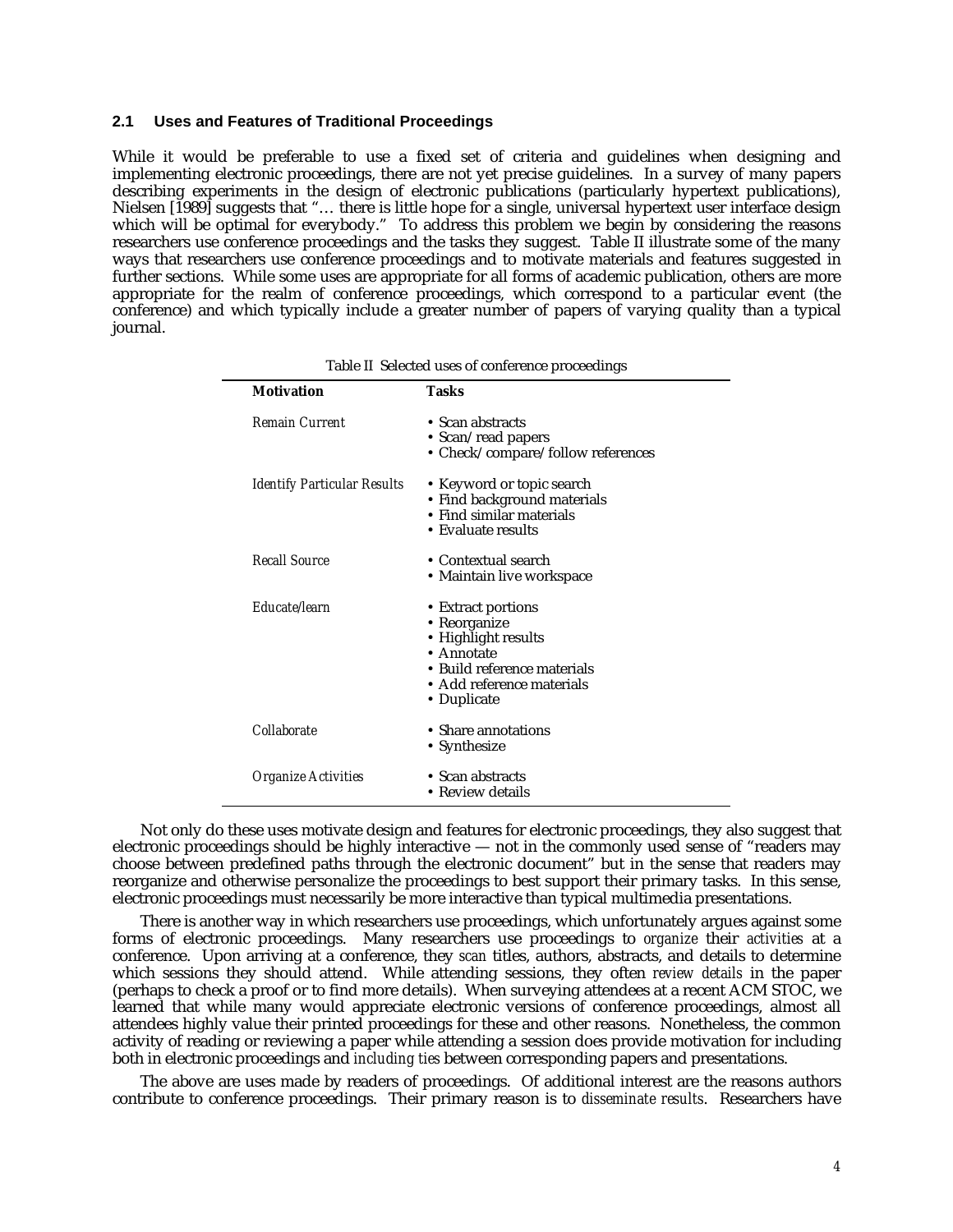many motivations for sharing their results with others and for hoping that a wide audience will have the opportunity to learn of these results. Good research can influence not only other research, but also society as a whole. Publications are also necessary for funding, tenure and promotion. Researchers generally enjoy sharing their ideas and often find conferences an appropriate venue. Electronic proceedings can support authors by providing wider dissemination and by allowing authors to submit materials not possible in printed proceedings, such as prepared videos or software.

Having established a range of uses, let us now consider which **features** in printed proceedings support those uses. Although printed proceedings may appear to be static objects, readers often treat them as dynamic objects. For example, many readers add annotations to their printed proceedings—they write notes in the margins to elucidate points or to remind themselves of questions they may have had about a particular point. Some readers also highlight particular pieces of text with colored markers to remind themselves of the import of these pieces of text, and sometimes use different colors to indicate different types of information. Similarly, many printed proceedings also implicitly provide mechanisms for modification and duplication.

Printed proceedings also provide context and aid navigation through their front and back matter. Tables of contents, indices, and lists of authors help the reader find materials in the proceedings, and can also serve as guides as to where to look. For example, many readers do a quick scan of indices to find topics of interest or scan lists of authors to see if they include particular authors, such as researchers in closely aligned groups or particularly notable figures in a field.

Finally, printed proceedings provide a sense of context through their sheer physicality. When readers have a proceedings open to a particular page, they can sense how much appeared before that page and how much remains after that page. Some readers use this notion to aid their retrieval—they remember papers by their position in the proceedings.

Given the success of printed proceedings, one would expect electronic proceedings to support annotation, modification, duplication, and navigation. For example, electronic proceedings might simulate modification and duplication with a "cut and paste" feature. Some electronic proceedings rely upon their electronic publishing systems for these features. Others, such as the DAGS series of electronic proceedings (described in [Cheyney et al. 1994, 1996; Rebelsky et al. 1995c; Gloor 1996]), provide an array of features at least as comprehensive as those provided by a printed proceedings, include a variety of annotation and modification mechanisms, and include contextual cues to help readers locate themselves.

## **2.2 Advantages of Electronic Proceedings**

Navigation in electronic proceedings requires further consideration. Virtual participants should be able to do more than flip pages and look up objects in a table of contents or index—electronic proceedings have a great deal to gain from nonlinear, hypertext-style links. Information science researchers remind us that humans do not always process information linearly; readers frequently jump from one text to another that does not follow sequentially from the current text. Such nonsequential jumps may be to footnotes, definitions, more detailed explanations, figures, or even new documents (e.g., [Nielsen 1995]). Not all of these transitions are predictable, the reader may find that an idea in one document raises issues or ideas that are addressed elsewhere. To many,

The first essential capability of a good electronic document system is to provide a means for promoting the connection of ideas and the communication between individual scholars. [Yankelovich et al. 1991, p. 59]

While many hypertexts are initially static, it is not enough to include "built-in" links provided by authors and editors. Readers must be able to add their own links to existing documents and sets of documents. Even the earliest papers on hypertext-like systems highlight the need to support userdefined links.

[T]he basic idea of [associative indexing] is a provision whereby any item may be caused at will to select immediately and automatically another. This is the essential feature of the memex. The process of tying two items together is the important thing. [Bush 1945]

However, few electronic publishing systems and fewer conference proceedings support this degree of linking. HTML [Berners-Lee and Connolly 1995] and the World Wide Web—perhaps the most popular electronic publishing system presently available—only allow readers to create links in documents they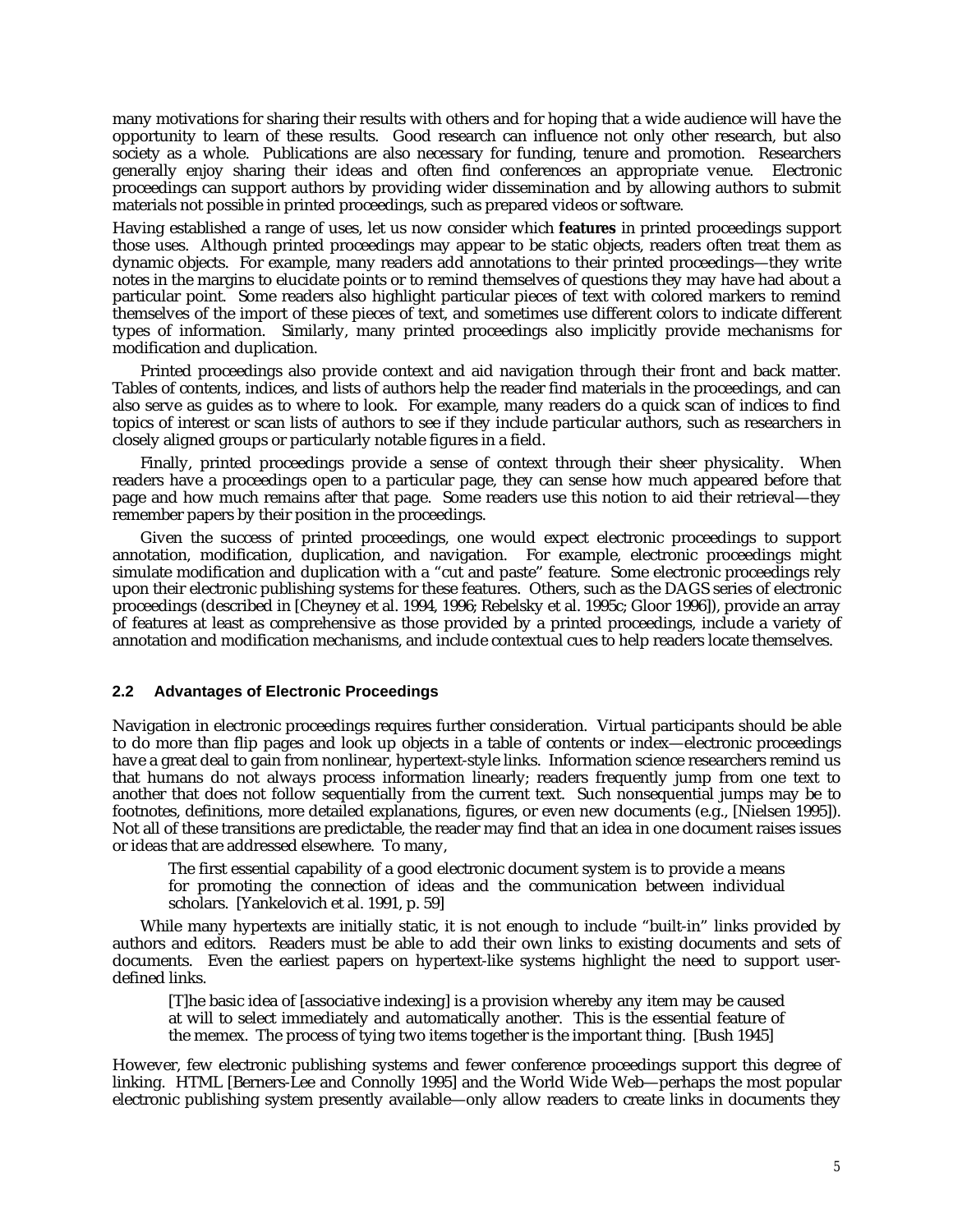have written or otherwise own. There is no general and convenient way to tie together items so that one will "select immediately and automatically another." While some browsers support such links, there is no uniform mechanism for providing or sharing them.

These user-links can be extended to *paths* or *trails*,. Instead of just linking two documents, a path lists a sequence of components that should be read in order. In many hypertext applications, a path might also include annotations for the individual elements in the path. The Perseus project has used this technique quite successfully [Marchionini and Crane 1994; Crane 1995].

In the DAGS proceedings, particularly [Gloor et al. 1993; Makedon et al. 1995], we chose not only to include a large collection of predefined links and paths (created by the editors and authors) but also to allow virtual participants to create their own links and paths. Some faculty are using paths, links, and corresponding annotation mechanisms to provide an order to these proceedings and thereby make them more accessible to students.

Conference proceedings are *partially-linear* documents, as each paper is intended to be read in order, and certain groups of papers may be ordered, but there is not necessarily an overall ordering. What is the relationship of these hypertext features to electronic proceedings with such structure? While much of the work on designing hypertexts focuses on "knowledge spaces" that could not easily be supported by printed texts (e.g., [Nelson 1991]), there is significant value in incorporating hypertext links into a detailed structure [van Dam 1995].

As [Wright 1991, p. 5] observes, "hypertexts are typically thought of as non-linear structures, but there could be benefits in some instances of taking a linear text and providing optional 'loops' of information." Electronic proceedings benefit from the linear nature of the individual components and from the relationships between the components. These relationships can not only provide the optional loops, but also suggest further exploration in other papers. However, as with many hypertext collections, this does lead to the possibility of the reader "getting lost in hyperspace" [Nielsen 1995] — losing track of the primary argument or no longer recalling the context of the current location in the hyper-document.

To alleviate the first problem, the DAGS proceedings provide a form of *history mechanism* to let the reader retrace steps in exploration, as well as a simple "back" button to return the reader to a prior point in the exploration. To alleviate the second problem, each screen in DAGS provides some form of **locator** that provides contextual cues. Locators include page numbers (within the complete proceedings or within the current document), a visual progress bar, and a name for the current page. In addition, more global locators, such as a document map (textual or graphical), highlight the relationship of the current page to other pages [Gloor 1991, 1996; Nielsen 1995].

As suggested above, electronic proceedings should support some form of **information retrieval** so that virtual participants may easily identify new objects of interest and retrieve or return to objects previously determined to be of interest. Since it is not the purpose of this paper to survey the forms of information retrieval and their particular benefits and drawbacks, a summary of potential retrieval mechanisms should suffice. Some of these are relatively primitive; however, they are all that some proceedings provide.

There are many types of retrieval systems one might employ for electronic proceedings. Most retrieval systems are *keyword-based* in that they identify documents by the words in the document. *Hypertext-style* navigation is also a form of retrieval and, in conjunction with well-linked front and back matter (e.g., list of authors, index, table of contents), provides a significant aid to navigation. For many readers, these guides to the proceedings plus a simple keyword-based searching mechanism will suffice. Most proceedings limit themselves to hypertext and variants of keyword searching. However, it is instructive to consider other forms of retrieval.

One might employ database-style retrieval using *meta-information* about the document, including author, institution, title, length, topic, and keywords (from a designated set of keywords). Unlike keyword-based retrieval, this type of retrieval separates the content of the document from knowledge *about* the document.

One might also use some form of *layout-based* retrieval. [Rus and Allan 1995; Rus and Summers 1995] have suggested that some people retrieve information based on a sense of layout of the document (e.g., "the document with a graph on the upper left hand corner on page 3 or 5") and that electronic document presentation systems might support such retrieval. At present only a few systems (those based on Adobe Acrobat) provide thumbnail views of the individual pages to facilitate this type of retrieval.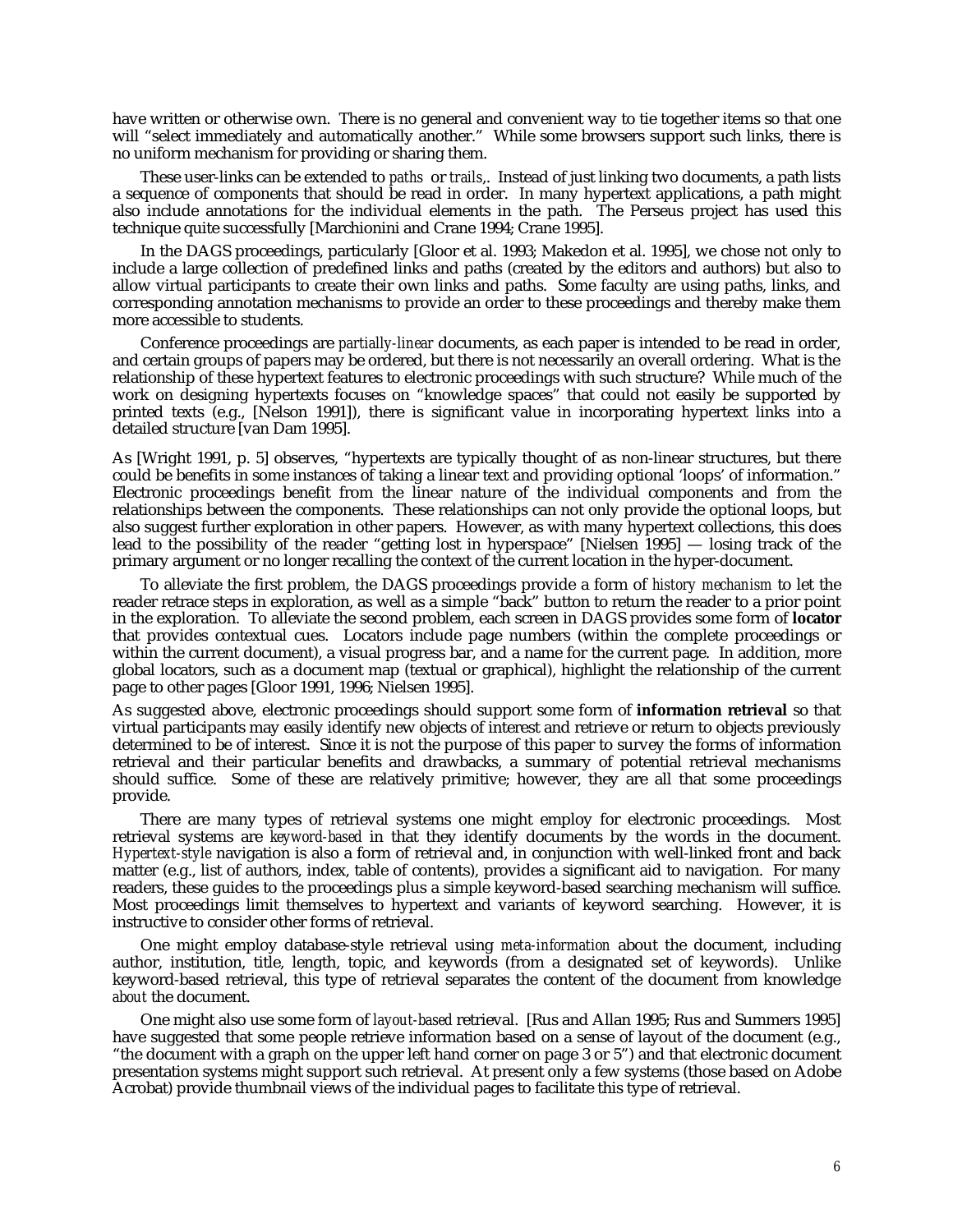Because the main content of proceedings is still text, the preceding search mechanisms are generally text-based. Electronic proceedings might also support searches based on other media, such as slides, images, video, and audio. At present, such retrieval is still in its infancy, with many multimedia retrieval systems based on textual annotations of such materials. However, as new multimedia retrieval algorithms are designed and developed, they can be incorporated into electronic proceedings.

## **2.3 Components of Interactive Proceedings**

The wealth of information presented at scientific conferences comes in a wide variety of forms, including papers, presentations, poster sessions, panels, and discussions. However, the proceedings from a conference traditionally contain only the papers presented at the conference and, at some conferences, short written summaries of poster sessions and panels. These materials are traditionally prepared in advance of the conference. Missing are the **presentations** in which researchers present results, the interactive and non interactive demonstrations that exemplify and explain results, the panels, the question and answer sessions, the informal discussions, the workshops, and the many other materials available only at the conference.

Electronic proceedings present additional opportunities for reproducing these materials. The developers of electronic proceedings may record, transcribe, and reproduce both formal and informal conference sessions so that they may include audio, video, slides, and other appropriate materials.

There are many times that authors want or need to distribute additional materials related to their subject matter. Such materials include program listings, demonstrations, applications, and video. All these materials can substantially enhance readers understanding and reuse of research. In the past, authors distributed such materials on their own, independent of the conference proceedings (e.g., on floppy disk, on videotape, or as files retrievable over the network). Electronic proceedings may directly incorporate such materials.

The system used to develop electronic proceedings must not only support a wide variety of media, but also allow the creation of appropriate connections between the components as an author or editor may need to link slides, paper, audio track, video track, prerecorded video, and software demonstration. For example, authors and editors might link sections in papers to portions of talks, or provide "scripts" for their software that further illustrate points.

Electronic proceedings also have the capacity to act as a *dynamic object* forming the basis of a digital collection. The ideas presented at a conference may inspire follow-up ideas and research. An electronic proceedings that incorporates annotations and comments from its virtual participants encourages collaboration and provides new directions for the use of proceedings. While few early electronic proceedings supported such shared annotations, the increased role of HTML and the World Wide Web in the development of electronic proceedings suggests that such shared annotations may soon become a key component that readers and authors rely upon.

In addition to content and features, the **layout** and **organization** of papers and other materials have a significant impact on readability and usability. A primary layout decision is whether to design for the printed page or the computer screen. Surprisingly many electronic proceedings assume that their primary role is to serve as a form of index to an accompanying printed proceedings and therefore display documents only as formatted for the printed page. For example, the SuperComputing'93 electronic proceedings [IEEE 1993] provides ASCII versions of the papers, but makes the ASCII text mimic the printed page. This leads to some awkward sequences, such as the inclusion of the footnote in the middle of a sentence. Other electronic proceedings reformat documents to accommodate the different dimensions and requirements of the computer screen (e.g., they use a different font and do not use two-column layout). Some go so far as to allow the reader to select the font family or size used to display documents, as is possible in many HTML viewers.

A key feature related to layout is the ability to *view multiple documents* simultaneously. As suggested earlier, readers frequently need to be able to compare documents or to refer to one document while reading another. For example, a reader might choose to view a talk, the paper related to the talk, and a past result that the paper improves upon. Electronic proceedings can support such uses by providing multiple windows onto the proceedings, preferably without limiting the contents of each window.

Many conferences understand the role of uniform document design. If all the documents in a proceedings have the same overall layout, readers can more quickly find key pieces of information. Since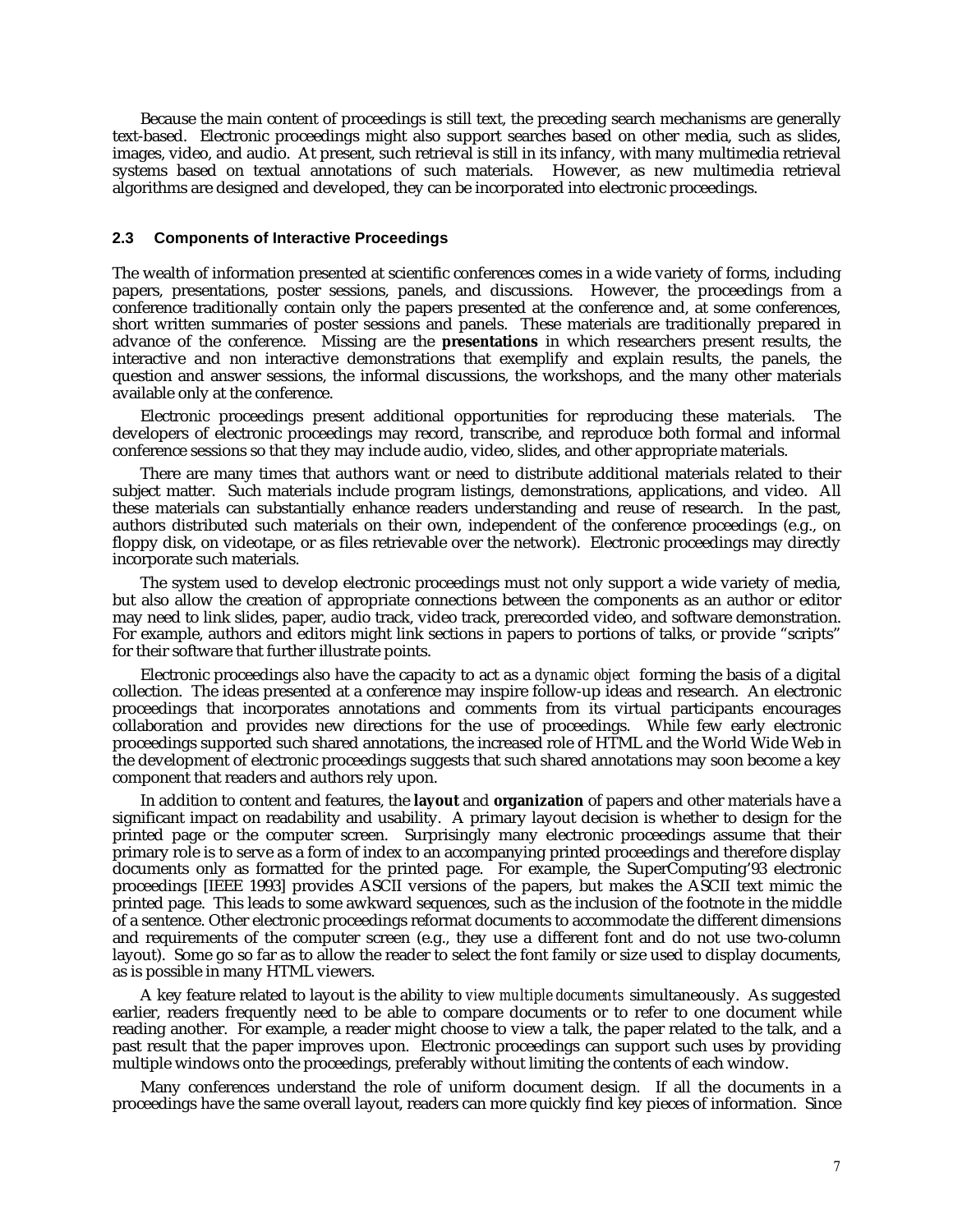printed proceedings use stylistic guidelines, electronic proceedings should also. Of additional importance in layout design are the contextual locators on the page. Readers tend to lose sense of where they are in an electronic document (whether it be a single set of conference proceedings or a larger digital library that includes one or more proceedings) unless they understand the context of their current location. Some of these contextual locators are directly tied to the printed page (e.g., page number), other are more specific to the electronic version (e.g., a progress bar). Electronic proceedings might provide page numbers, page names, document name, proceedings name, and visual or audio locators to indicate position.

The level of segmenting significantly affects layout, navigability, and readability. For example, if a document is segmented into hierarchical sections, how does one navigate through the current section? There is a danger to using some form of scroll bar, as the reader may then have to contend with multiple forms of "forward": forward within the current section and forward to other sections.

Finally, the markup or editing language used to describe documents can affect the usability of the proceedings. It is important to understand limitations of a chosen implementation. For example, if tables or formulae are available only as images, as in earlier versions of HTML [Berners-Lee and Connolly 1995], then a document browser or analyzer (or reader, such as [Raman 1994,1995]) cannot easily derive information about the contents of a table or formula. At the same time, appropriate choice of stylistic guidelines and text formatting packages can also ease incorporation into digital libraries. This is why many electronic proceedings are now relying on Acrobat, PostScript, or HTML for papers.

### **2.4 Evaluation of Extant Electronic Proceedings**

The preceding sections suggest potential uses of proceedings and some potential features and materials to support them. We now consider the materials, components, and design a proceedings should include and the underlying publishing system should support. Table III summarizes some key components of electronic proceedings.

Conference proceedings will often include a wide variety of materials, such as text, mathematical formulae, tables, prepared video, sessions, and interactive demonstrations (i.e., software). Unfortunately, many systems fail to support all of these media while providing sufficient features. For example, many systems require tables and mathematical formulae to be included as images. The navigation through these materials is enhanced by hypertext links and appropriate front and back matter. Readability is further enhanced by appropriate layout and design .

| Table III Features and materials to support proceedings usage. |  |
|----------------------------------------------------------------|--|
|----------------------------------------------------------------|--|

#### **Materials**

Text; Mathematical Formulate; Tables; Figures/illustrations; Prepared video; Sessions; Interactive demonstrations

#### **Front and Back Matter**

Table of Contents, Index, List of Authors, References

### **Layout, Design, and Organization**

Design for window (rather than printed page); User-controlled font selection; Multiple windows; Uniform design/presentation, Contextual locators, Appropriate segmenting

#### **Annotations**

Marginal Notes, Notebook, Highlighters, User-defined links, User-defined paths/trails; shared Annotations

**Search/Retrieval**

Author/editor-defined links and trails; Keyword search, Boolean search, Approximate search, Contextual search, Layout-based search, Similaritybased search, Thumbnails

### **Miscellaneous**

Copy contents; History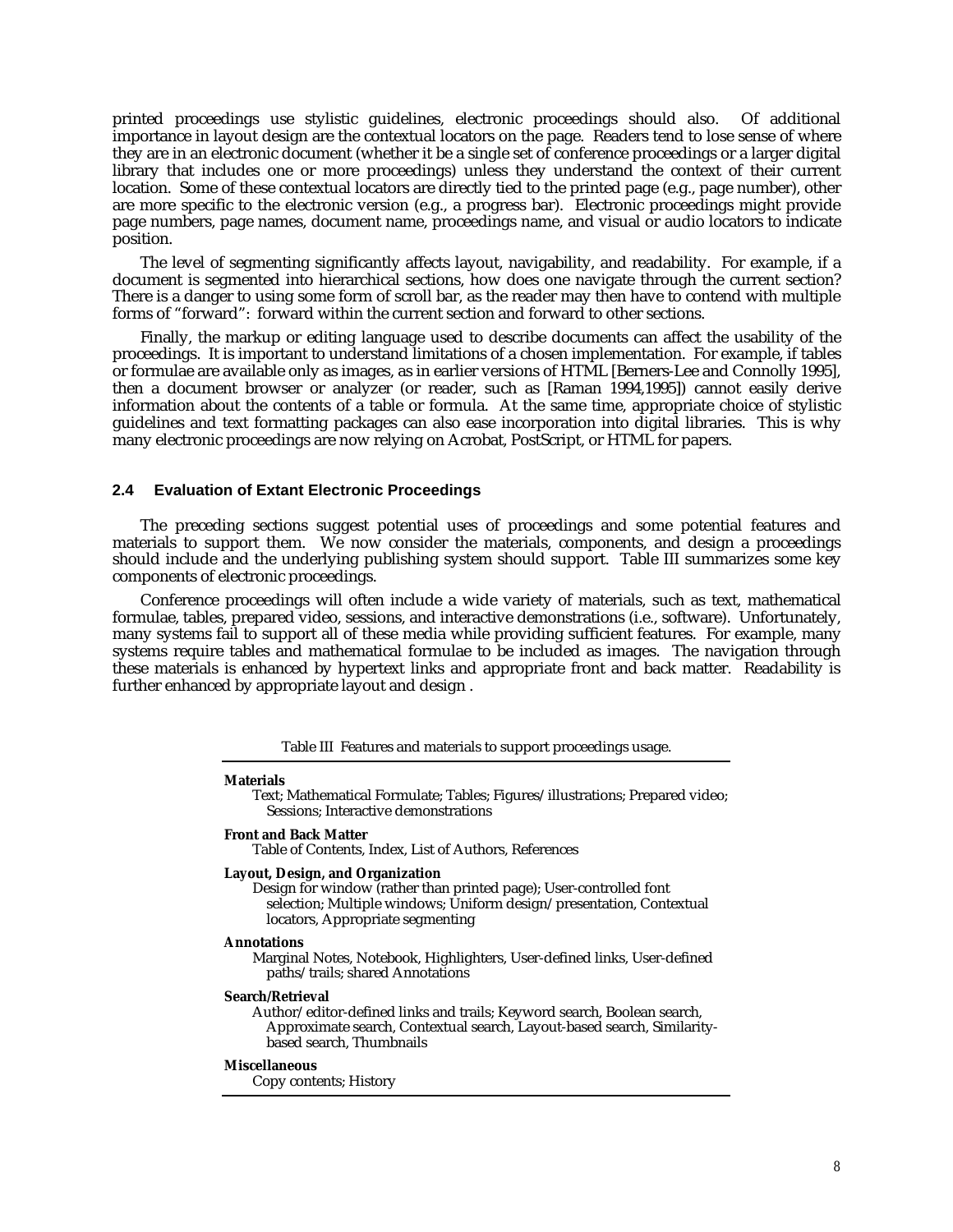Annotations keep conference proceedings active and up-to-date by encouraging readers to extend the content of the proceedings. Because different types of readers may make different uses of the proceedings, it is important to provide a wide variety of annotation mechanisms. Unfortunately, few proceedings support such annotations, as Table IV suggests. In this table, the first entry represent generic printed proceedings. The nature of printed proceedings makes it impossible to create "point and go" hypertext links, but they can include so-called "dead" links—explicit references to other materials. The entries for CHI'95 and DAGS95 are hard to evaluate, as both of which use HTML as the underlying document format, and at the time these two proceedings were created, server-side, cross-platform annotation tools were not generally available. Hence, the features depended primarily on the browser or additional tools employed by the reader. The ability to share annotations in both printed and HTML proceedings is somewhat debatable — there are ad hoc solutions, but no simple method of sharing annotations that is generally employed.

As suggested earlier, readers of electronic proceedings will need ways to identify materials in the proceedings. Hypertext-style links and paths and a variety of searching mechanisms can support such identification. Finally, readers benefit from the ability to copy and paste materials and from history mechanisms that keep track of what portions of the document they have and have not visited.

|                  | <b>Shared</b>  | <b>User</b><br>Links   | <b>User</b><br><b>Paths</b> | <b>Marginal</b><br><b>Notes</b> | <b>Notebooks</b> |
|------------------|----------------|------------------------|-----------------------------|---------------------------------|------------------|
| Printed          | Ad hoc         | "Dead"                 | "Dead"                      | Yes                             | Yes              |
| <b>SEAM'92</b>   | N <sub>0</sub> | N <sub>0</sub>         | N <sub>0</sub>              | N <sub>0</sub>                  | N <sub>0</sub>   |
| <b>IWANNT'93</b> | <b>Yes</b>     | ?                      | ?                           | <b>Yes</b>                      | Yes              |
| <b>DAGS92</b>    | <b>Yes</b>     | Yes                    | Yes                         | <b>Yes</b>                      | <b>Yes</b>       |
| SC93             | N <sub>0</sub> | N <sub>0</sub>         | N <sub>0</sub>              | N <sub>0</sub>                  | N <sub>0</sub>   |
| <b>MM93</b>      | No             | N <sub>0</sub>         | N <sub>0</sub>              | <b>Yes</b>                      | N <sub>0</sub>   |
| CHI'95, DAGS95   | Ad hoc         | <b>Separate</b><br>Doc | Separate<br><b>Doc</b>      | Varies                          | Approx.          |

Table IV Annotation formats and features for selected electronic proceedings.

## **3 VIDEO IN REPRODUCTION OF CONFERENCE PRESENTATIONS**

Although there is presently little use of digital video in electronic proceedings, there are many reasons to include video. One of the most compelling reasons is to better reproduce both content and "feel" of the original conference. An electronic proceedings with video from conference sessions allows the virtual participant to experience the presentations at the conference "as they happened" with the explanations, informality, and other details that make a presentation more than the mere reading of a paper. An additional role for video is to provide demonstrations that are not easily represented by static media. For example, a three-dimensional object might be described by an accompanying video that shows the object rotating and an interface might be demonstrated by a video of a user interacting with the interface.

In spite of the many benefits video can provide, it should not be simply "dropped into" electronic conference proceedings. Video should be as well linked as any other component of the proceedings so that, for example, when a paper refers to an object that appears in a video, there is a link to the video, and so that the video has links to texts that describe its components. Preferably, it should be possible to search and annotate video, although searching mechanisms for unmarked video are still somewhat primitive. This suggests one of the reasons that so few proceedings include audio and video: including audio and video *appropriately* is a far from trivial task, and requires a great deal of time and effort. Given that most electronic proceedings already take a significant amount of effort simply to convert papers to an appropriate and uniform format, this additional effort cannot always be justified.

Video can also be quite expensive to include in proceedings, particularly in terms of disk storage. While a proceedings with text from all papers and audio and slides from selected presentations can easily fit on a single CD-ROM, a proceedings that incorporates more than a small amount of video will require additional CD-ROMs, complicating the use and searching of the proceedings. Additionally, the processing and memory resources required to uncompress compressed video, synchronize audio and video, and show digital video may limit the platforms a proceedings can be used on and adversely affect the performance and usability of the proceedings. While many computers have the power and memory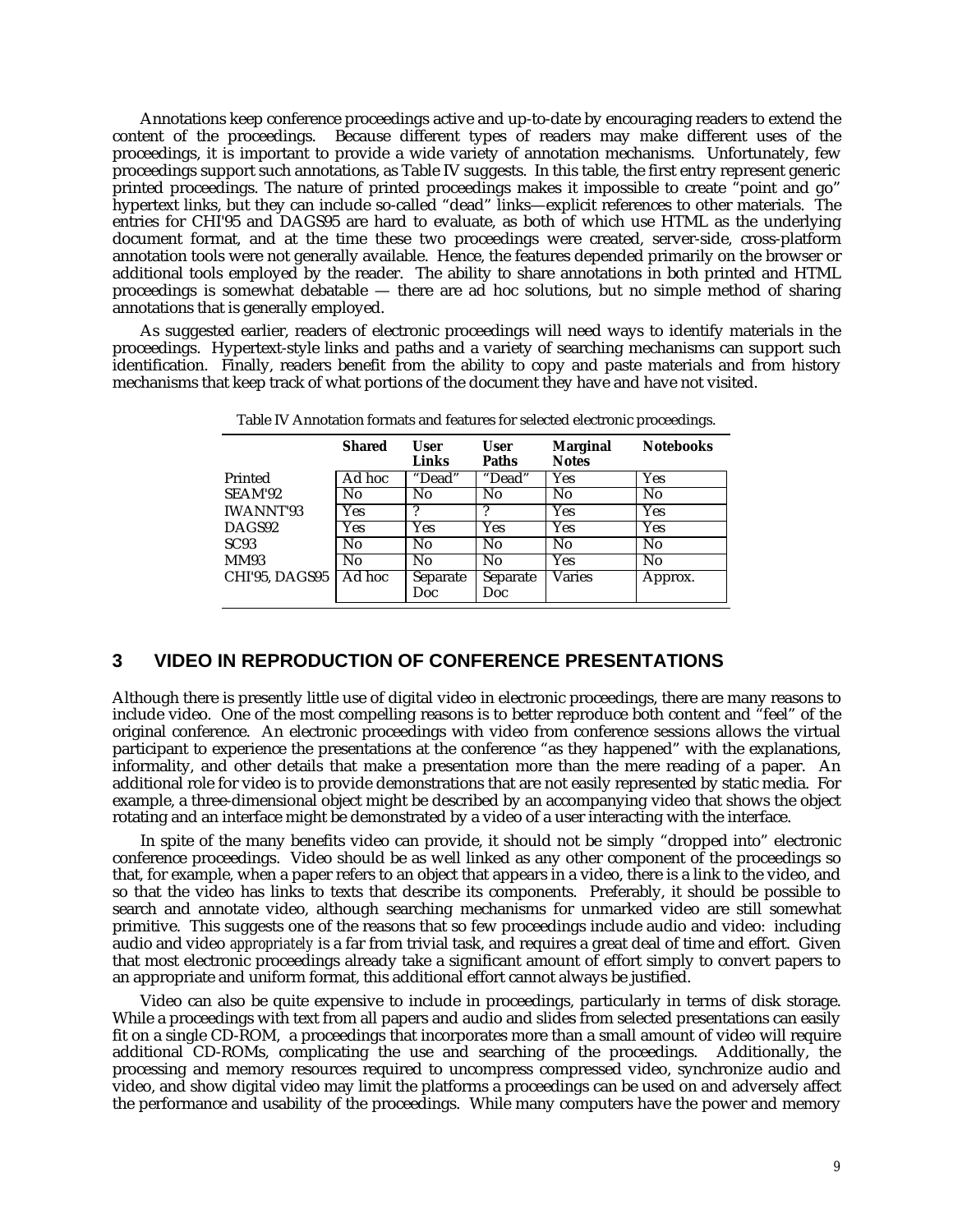necessary to display digital video, and many more will soon gain those capabilities, the average desktop computer has limited ability to show extensive high-quality video in conjunction with audio and sequenced graphics. Because of those limitations, one may choose to use video loops (a short segment of video shown repeatedly) or still images instead of full video. Some of these alternatives are discussed in the following sections.

Conference presentations play a key role in conferences. Presentations often supplement papers with more background and tutorial materials for beginners, as conference presenters cannot assume the same access to resources for their live audience as they can for those reading their papers. Additionally, conference presentations often present a more high-level view of the material, employing more figures and sketches than particular details. Such high-level material interacts particularly well with the paper, as a reader might jump between an overview in the presentation and specific details in the paper.

Given the value of presentations, surprisingly few of these proceedings include the audio or video of presentations. The majority are simply renderings of the papers in electronic format, with only a small video component (if any at all). For example, while the SEAM'92 CD-ROM includes short fragments from individual sessions, it includes only one full session, and the short segments do not fully represent the session. Many that use video include only videotapes of results which have been prepared in advance of the conference. Although some also include software-based demonstrations, prepackaged results and demonstrations do not provide the same benefits as presentations and cannot replace presentations. It is therefore important to find a way to include conference presentations in the proceedings. Issues in reproducing presentations are discussed in the following sections.

The inclusion of conference presentations significantly affects the mode and time of delivery of proceedings. Many participants expect to have proceedings available at the conference. However, since the presentations themselves will not be available until the conference, conference proceedings that include presentations cannot be ready until after the conference and most frequently some time after the conference. The time delay for proceedings that include such presentations is often quite significant. For example, CD-ROM proceedings from DAGS'92 and SEAM'92 were not available until the year following the conference. Even electronic proceedings that do not include presentations (such as SuperComputing'94 and EdMedia/EdTelecom 1996) experience delays of several months. Such delays may interfere with the researcher's aim to remain current in the field. Our suggestion is to provide a preliminary version at the conference and an extended version later on.

## **3.1 Reproducing Presentations**

When deciding how to reproduce the presentation using the available materials—video, audio, slides, notes, and transcriptions — a proceedings designer must consider how to segment each presentation, how to provide access to the segments of each presentation, how users control playback, how segments are synchronized and sequenced, and what features to provide. Because people are accustomed to passively watching video, it is tempting to employ a relatively simple interface to the presentation, with simple controls to start and stop each presentation and to jump to key points.

Even this restricted video can benefit electronic proceedings. A short video loop or key video segment can add to the comfort level of the proceedings and can give a better sense of the researcher presenting his or her results. This last benefit is especially important for attracting a broader variety of people to the proceedings and to the field. However, there are drawbacks to video loops. A key benefit to video is that it can show the gestures and expressions that cannot be adequately captured or conveyed by audio and text. A video loop does not present these gestures and expressions. One solution is to use a hybrid mechanism that uses a separate clip when the speaker does something "special." This hybrid interface requires a significant amount of expert editing to identify the separate clips to use and when to use them.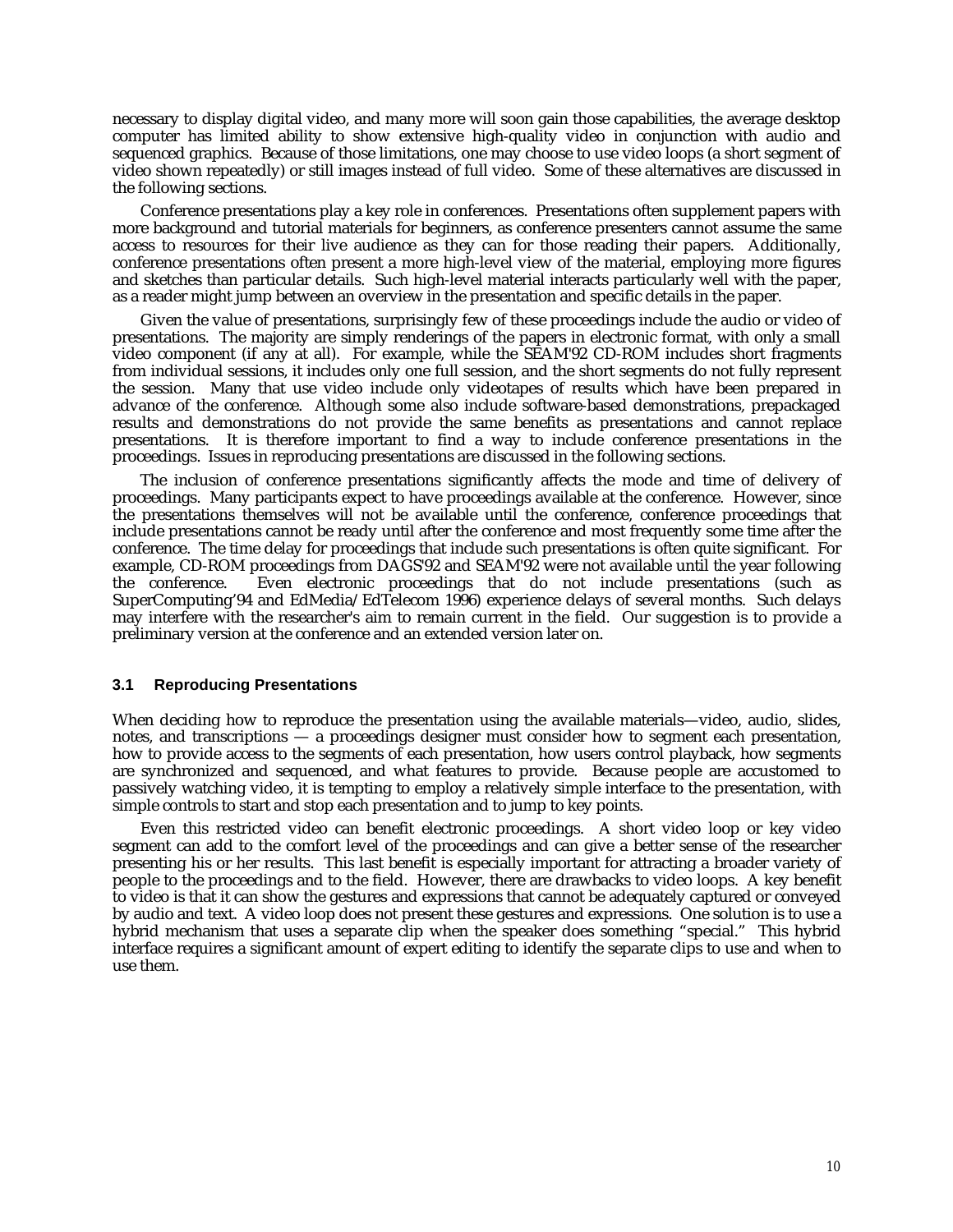

Figure 1 A simple interface for reproducing conference presentations. Copyright © 1993 Springer-Verlag/TELOS.

Figure 1 shows a simple interface for presentations used in [Gloor et al. 1993] and described in [Cheyney et al. 1996]. The slides from the presentation appear to the left of the screen and the video of the speaker appears in the upper-right-hand corner. The "Jump To Highlight" button allows one to quickly navigate to a key point in the presentation. The scroll bar at the bottom of the slide window also allows quick scanning through the presentation.

Rather than spend processing power synchronizing the video to the slides and audio, this interface uses a short (30 second) video loop of the speaker. Because the video segment was selected in such a way that the speaker's final position mimics the speaker's initial position, it is not immediately obvious that a loop has been employed. Surprisingly, these loops seem relatively realistic — and sometimes unexpectedly useful since, through sheer coincidence, odd movements in the video parallel particular comments in the presentation.

Reactions to the video loop have been mixed. Some virtual participants have said that they appreciate the video of the speaker for the comfort factor and because it gives a sense of how that speaker presents materials. These commentators say that they don't mind the lower-quality video on low-end machines. They also say that they mostly pay attention to the slides, and the moving figure need not be synchronized nor have a high frame rate to provide the necessary "comfort level." Others have suggested that the video is not worth including because of the low quality and because playing it can make the audio and slide segments sluggish and unusable. To these virtual participants, it is only worth including video if that video is of sufficiently high quality.

Many electronic conference proceedings are now being created using HTML so that they may be presented in a cross-platform format that may be viewed from a variety of applications. Such proceedings include the electronic proceedings for the ACM SIGCHI'95 [Mack et al. 1995] and IEEE SuperComputing'94 [IEEE 1994]. At the time of this writing, HTML and the World-Wide Web (WWW) do not yet provide an ideal platform for electronic proceedings for a variety of reasons. The drawbacks often have to do with formatting — initially there was not sufficient support for common components of papers, such as tables or mathematical formulae. In addition, because there is no style sheet for HTML, the technical editors of HTML-based conference proceedings often spent significant effort reformatting papers [Rebelsky et al. 1995a, 1995b]. This is further compounded by the variety of ways in which authors create their HTML — some initially write HTML, some manually convert their paper to HTML; some use automated conversion programs like latex2html [Drakos 1995].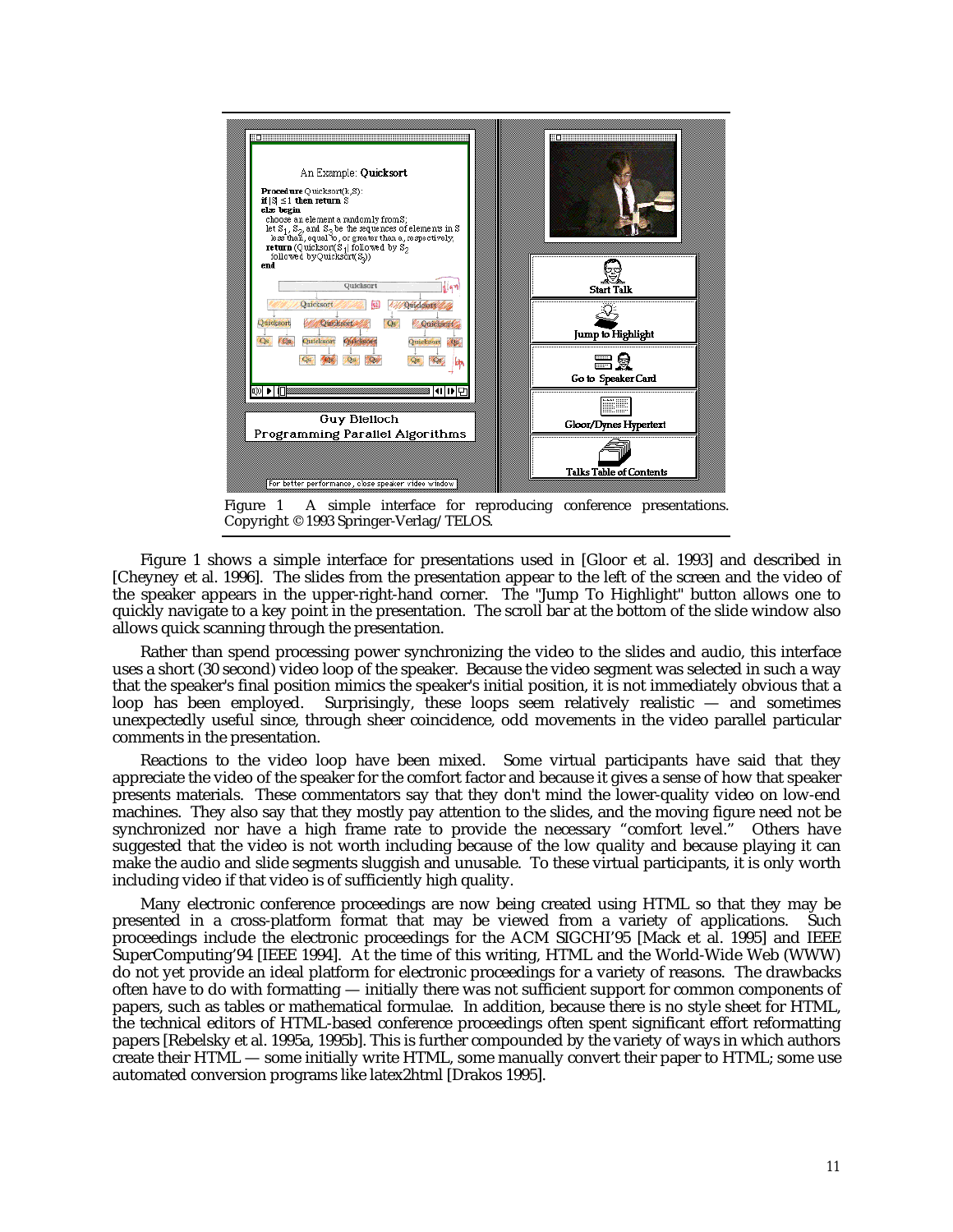

Figure 2 The DAGS95 Presentation Interface — a WWW/HTML based interface for presentations with audio and slides.

For presentations, the most significant drawback is insufficient support for multimedia synchronization. A complex interface requires synchronization to support the transition from slide to slide at key points in the audio, to animate the cursor (provided an animated cursor is used), and to scroll the transcription of the presentation in conjunction with audio from the presentation. Unfortunately, HTML was not designed with sufficient support for such multimedia synchronization. At present, the best solution seems to be to enforce synchronization by segmenting the audio and explicitly requiring to preload the next bit of audio upon opening the next slide.

The current design of the WWW has insufficient support for annotations. Given the preeminence of annotations and linking among the discussions of hypertext, it seems odd that neither HTML nor current WWW browsers provide any real support for shared annotations or user-links being added to existing documents. This lack makes HTML inconvenient for true hypertext publishing. Fortunately, researchers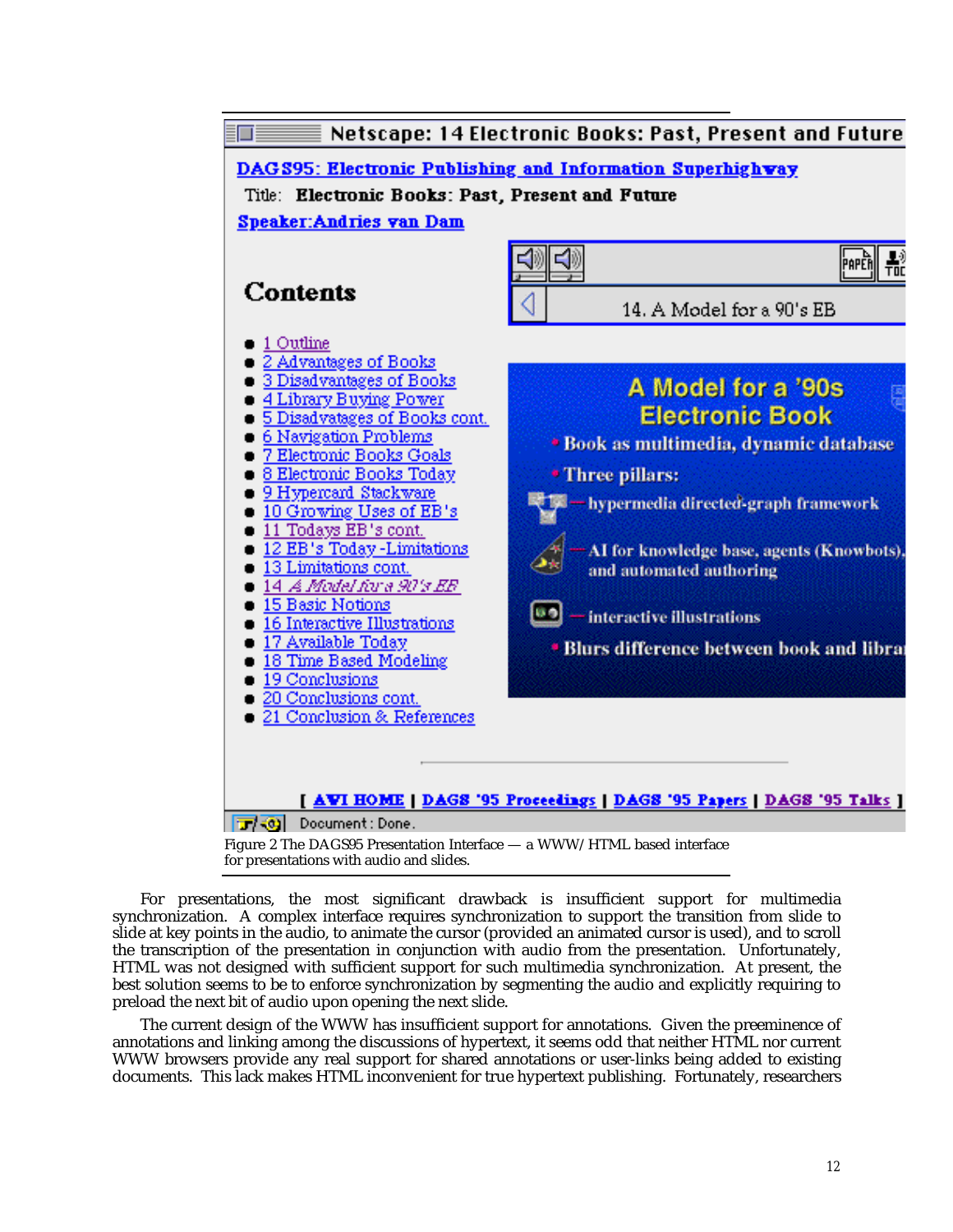are developing extended browsers and support systems for shared annotations [Röscheisen et al. 1995a, 1995b].

However, it is possible to create a simple and usable web-based interface for presentations. Figure 2 shows the interface used for DAGS95 [Ford et al. 1995a]. In this simple HTML-based interface, each document is designed to fit in one screen on a typical monitor. This means there is not room for a significant amount of extra material (e.g., a picture of the speaker). Because context aids the reader, a table of contents for the current presentation is available at every step, and the name of the current slide appears in italics. In addition, the title of the current slide appears over the slide. At the lower right of the screen is the slide (an inline image). Above that is the navigation bar for the presentation which allows the reader to move forward or back, listen to audio, or jump to the contents or paper.

Because of the difficulties in synchronizing media over the WWW, and because of the expense of transmitting video, this interface omits the video component. To help alleviate download problems with longer files, the presentation is segmented into shorter pieces, each of which is indicated with a small computer-speaker symbol. The interactivity of the interface was limited by the technology of the time; languages like Java make it possible to develop more complex interfaces [Gloor 1996].

## **3.2 Augmenting Electronic Presentations**

While analog taped proceedings help convey some of the dynamic nature of a conference, a major drawback is that they require the virtual participant to experience the material *sequentially*, with the viewing of the tape often using as much time as the recorded events. Although modes of interaction not possible in the "live experience" can be added, such as the ability to review and scan ahead, many of the features that virtual participants might want are lacking. In particular, videotapes provide no real searching or segmenting (e.g., "where does the speaker describe the key results?"). An augmented digitized recording can easily provide not only scan and review controls, but also indices to key points and searching mechanisms.

An augmented electronic presentation can also be more closely linked to the corresponding paper than is possible in a hybrid printed proceedings with accompanying videotapes. For example, when listening to a presentation, a participant might choose to visit the corresponding part of the paper to see more details about a result. Similarly, participants might jump from a particularly difficult portion of a paper to an overview of that portion given in the presentation. Editors, authors, and virtual participants might also find relationships between slides in different presentations, or between a paper and an independent presentation. An electronic presentation can also provide more context for the reader how far has the talk progressed, what topics are coming next, what topics have just been discussed. Finally, once in digital format, the presentation provides many other options for manipulation and retrieval. A participant might use video retrieval algorithms to identify key parts of a presentation (e.g., when the speaker waves his/her hands) or might copy slides from a presentation to modify and use in a new presentation.

The presentation interface for the DAGS93 Proceedings [Rebelsky et al. 1995c] demonstrates one way to make electronic presentations more than indexed videotapes. The design of this interface, shown in Figure 3, is based on the philosophy that nearly anything that virtual participants will want to do with papers in the proceedings, they may also want to do with presentations.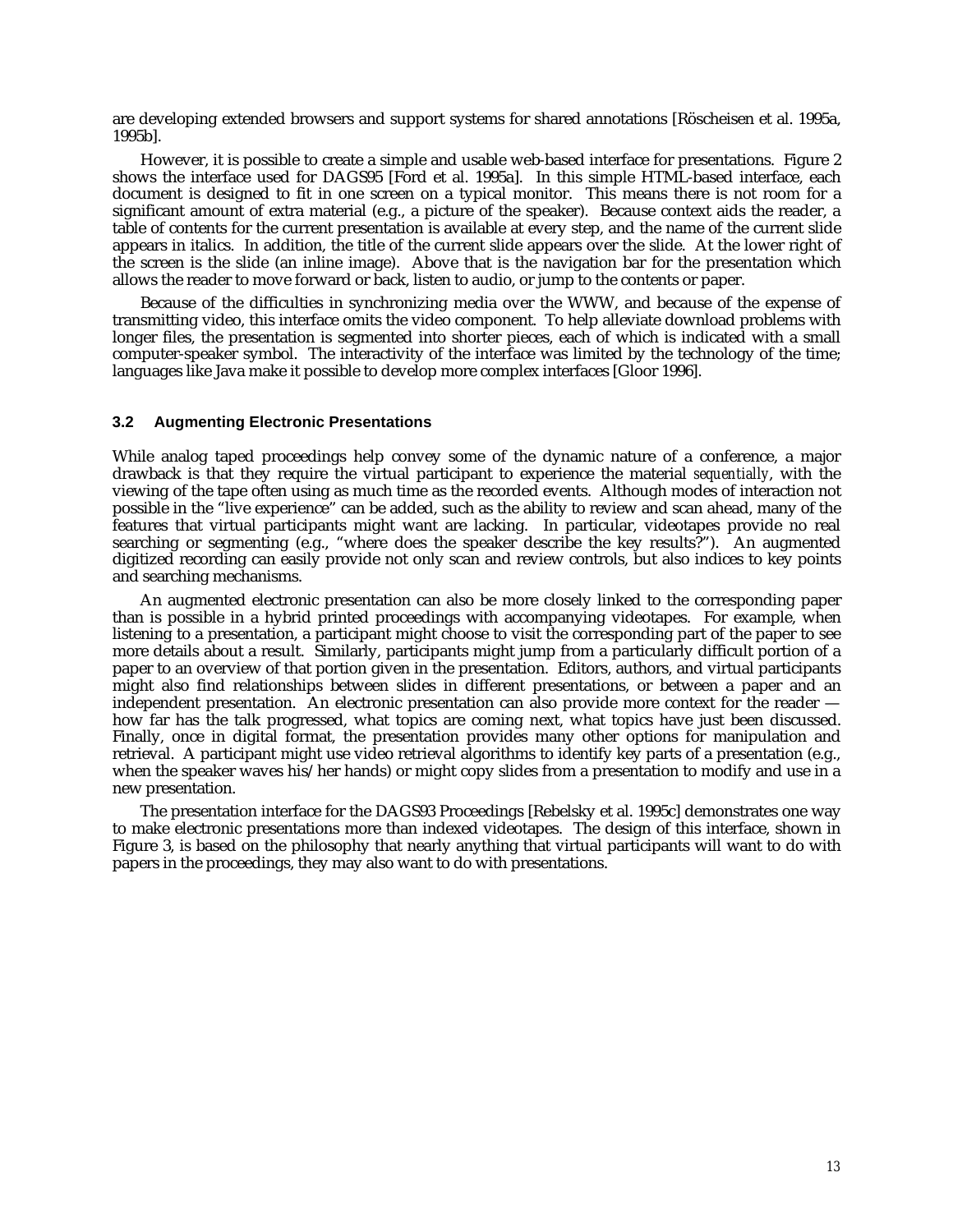

Because some readers may only want to watch and not interact, this interface does include basic lowinteractivity controls. A virtual participant need only press the play button in the center right panel to watch the slides pass by, synchronized to the audio track. The participant may also bring up a contents list for the presentation and quickly jump to any section, or scroll through the slides using the progress bar or arrow keys. The scroll bar, slide number, and elapsed time reading all locate the virtual participant within the presentation. For virtual participants who wish to interact more closely with the proceedings, there are a variety of features available to support such interaction. The hand cursor in Figure 3 points to one such feature: participants are able to add marginal notes to slides.

This interface also supports a variety of hypertext links, including bookmarks, user-definable links, and paths. The path implementation supports both pages in papers and slides in presentations allowing virtual participants to produce much more sophisticated paths through the proceedings. For example, one might create a path that moves from an explanation in a paper to a corresponding figure from a presentation to a related figure in another paper. Paths in presentations also support the creation of new presentations, as a presentation is simply an ordering of slides with an accompanying audio track.

It is also possible to search the text of slides using a variety of keyword-based mechanisms, so that a virtual participant may identify slides by their content. An appropriate extension to this would be to include a form of thumbnail for slides since many participants are likely to remember slides by general graphic description or layout.

Due to limitations in the hardware and software platforms this interface does not support a video version of the presentation. Instead, it provides slides, a still photo of speaker, audio, and a short video segment for a key result. It is likely that when there is sufficient technological support for better video, such video would play a greater role in the interface. Video can best convey facial expressions, gestures, and other nonverbal signals that contribute to presentations.

There are, of course, many other components that could be added to the interface for presentations. At present, the interface does not present notes from the speakers or transcriptions of the presentations. A transcription allows proceedings to let virtual participants search for a particular piece of text and then start the presentation at the point that text occurs. Finally, presentations might be extended with animated slides or animations of algorithms described in the presentation.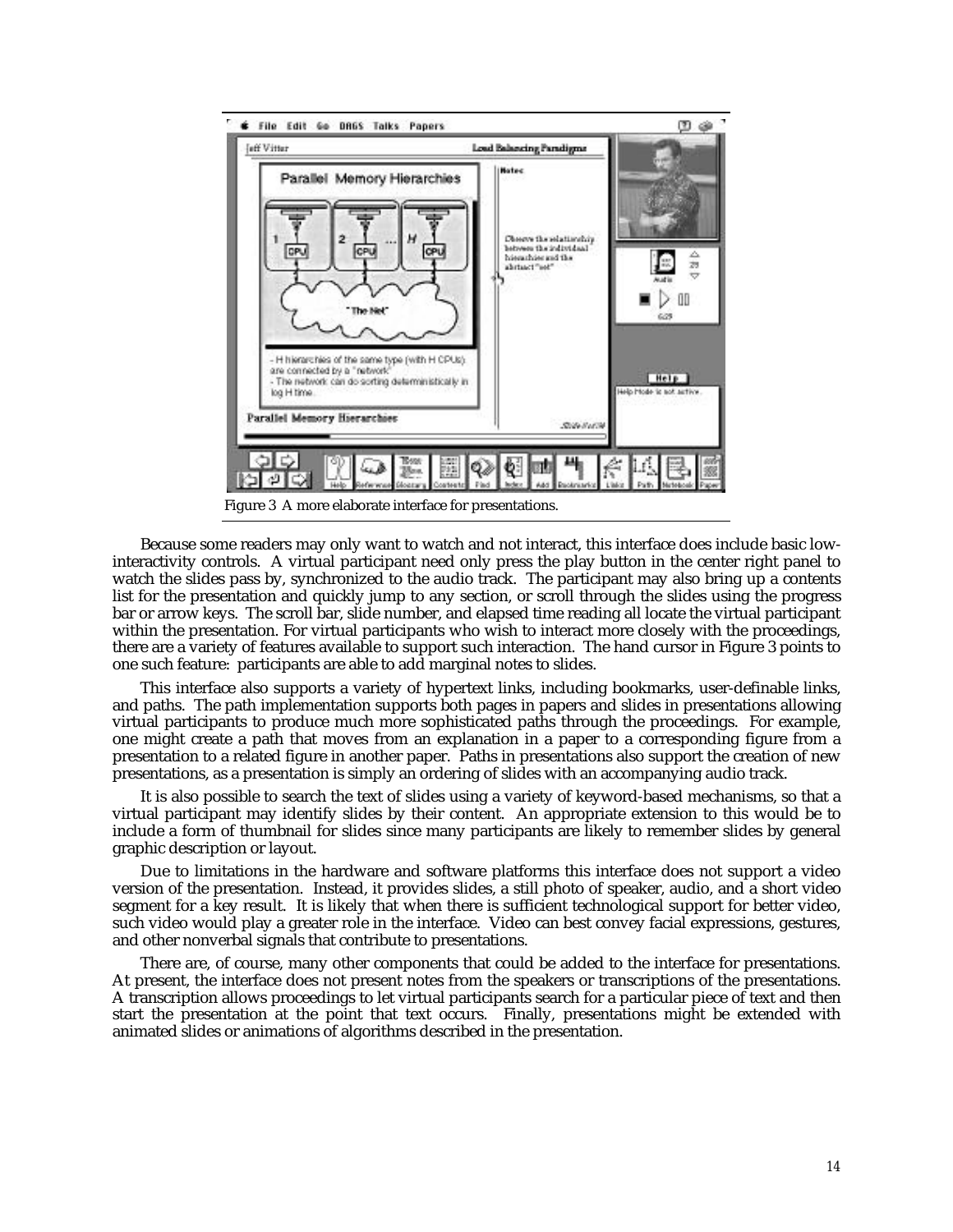## **3.3 Additional Video Components**

Video from presentations is only one of the many types of video that a multimedia conference proceedings can include. There are a variety of shorter pieces of video that can make conference proceedings more useful and enjoyable: some serve to present results in new ways and others help reproduce the environment and dynamic nature of a conference.

One simple form of video that many conferences include is the *prepared video*. Some presenters build short video clips that describe their work, and more may choose to do so if they are aware that the conference proceedings can include video clips. For example, the CD-ROM proceedings for the first ACM Multimedia Conference [Rada 1993] included a number of video clips prepared specifically for the CD-ROM. A video clip might provide an animation of a three-dimensional object that are difficult to describe statically or may show a user interacting with a new product.

This is not to say that video clips are the only way to present such results. For example, instead of a video of a three-dimensional object, an author might provide a model of the object and some rendering package could render the object at "read time." Even with such capabilities, there are many reasons to present material with canned video rather than with data and simulations. One primary reason is processing power. It may take significant amounts of computational effort to produce even a simple animation of a complex object. If the animation is not prepared for the reader, then the reader may have to spend unbearable amounts of time waiting for the animation to be computed. A second is illustrative power. A virtual participant interacting "randomly" with an object may not observe all of its key attribute, while a well-prepared video can easily illustrate such attributes. A third is privacy of data or interface. A researcher may not be willing or able to release precise results and a video provides a reasonable compromise. A final reason is compatibility. Many video formats can now be displayed on all major platforms, but it is often the case that special software (an interface described in a video or a rendering system for a multidimensional object) will not be available on every platform.

Because it may not always be possible to include the whole presentation, and even when it is possible to include the whole presentation, there is a great benefit to including *key segments from presentations*. These segments can provide a key result or idea from a paper, and provide the same sort of overview, introduction, or starting place that abstracts provided for printed texts. In addition, for virtual participants eager to understand more about the key members of a field, they provide an informal visual summary of the speaker's style. Because not all presentations include an appropriate overview segment, it is often appropriate to include *separately recorded summaries and interviews.* These may be used as an introduction to a paper, to the field, or to the conference as a whole.

Finally, one might include *informal videos* recorded during informal conference sessions and conference social events. Such videos show aspects of a conference that are not traditionally included in a proceedings and better involve the virtual participant in the conference. They may also serve to remind virtual participants that there are many reasons to personally participate in a conference: in many cases, there is no substitute for personal contact.

## **3.4 Using Video Components to Support and Extend Uses of Proceedings**

Table II describes a number of ways in which researchers and students use conference proceedings and used those to motivate a number of features and design principles. Video components (both prerecorded and generated from conference presentations) can also be employed to support those uses. Researchers can use video components to *remain current*. They may watch the first few minutes of a presentation to determine the basics of a result; they may simply look at the overview slide or slides to get an even higher-level summary of current research topics; or they may best learn about a result by watching a prerecorded video that summarizes the result. While it is perhaps more difficult to follow references from a video segment, if the design of the video component does include hypermedia links, it is possible for editors to add appropriate reference links.

Similarly, if a transcription of a presentation or the slides from a presentation are available, then it is possible to use that text to *identify particular results*. It may also be possible to use video-, audio-, and/or image-based retrieval methods to help identify results and *recall sources* (e.g., "I recall that two key results were presented before the presenter got into a heated debate with an audience member.").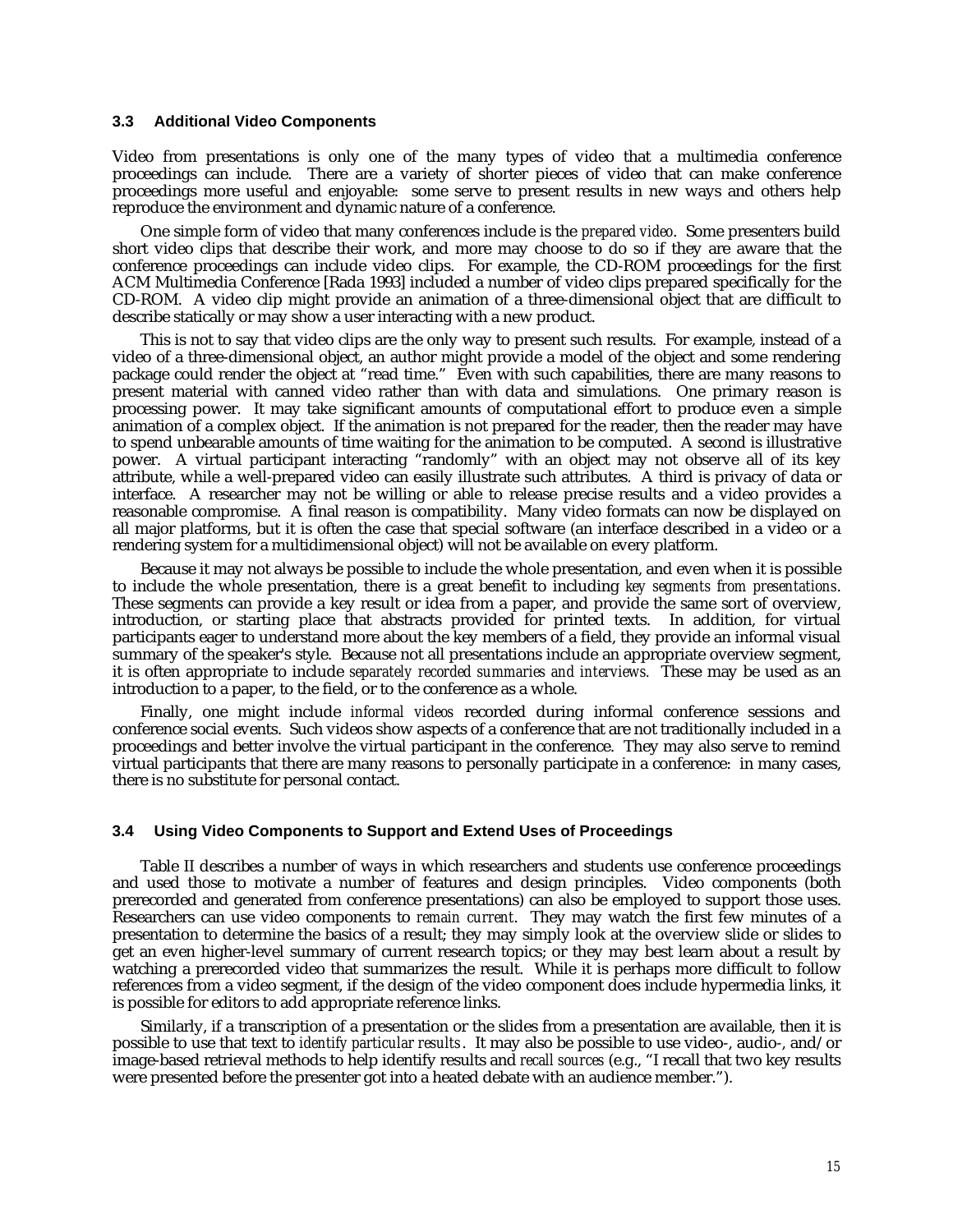As suggested earlier, video components have particular applications in the use of conference proceedings to *educate and learn*. In part, this is because the basic structure of a conference presentation or prerecorded video is to teach. Presentations often begin with or include more background material than is in a paper; prerecorded videos can provide short but intense introductions to or surveys of a field. This educational role is further enhanced by a more sophisticated interface in which it is possible to annotate, reorganize, and extend presentations. These extensions can also aid in proceedings-based *collaboration*.

Because electronic conference proceedings with appropriate video components can enhance the reader's experience — by providing information in a new form or with additional context, by giving additional perspectives on the material, and by providing alternative mechanism for supporting basic uses of proceedings — they are a useful extension for this form of electronic publication. Because conferences have clear video sources, particularly conference presentations and the short video segments researchers often create, they are also an appropriate extension to electronic proceedings.

## **4 SUMMARY**

As the research community moves more and more toward electronic publication, these new digital publications should not only provide the features normally available in printed publications, but also look for new extensions made possible by their digital format. Unlike publications like electronic journals [Odlyzko 1996], which have a primarily textual component, electronic proceedings present the opportunity for a significant multimedia component, based in part on the presentations that form a key part of conferences.

In the DAGS interactive proceedings [Gloor et al. 1993, Makedon et al. 1995, Ford et al. 1995b], we explored the possibilities of incorporating digital video, slides, and audio from conference presentations in electronic proceedings. The DAGS92 proceedings provided an initial proof of concept; the DAGS93 proceedings demonstrated that it is possible to provide an array of features that support new uses of electronic proceedings; and the DAGS95 proceedings demonstrated possibilities for supporting reproductions of presentations in networked proceedings. Although all must make compromises on the amount of video used because of current network, software, and hardware limitations, they demonstrate that it will be valuable to include more video from conference sessions as technology becomes available to support such video.

The development of electronic conference proceedings is an emerging technology, and not all the issues surrounding the design, development, use, and extension of such proceedings have been completely determined. Even text-only electronic proceedings have potential for many new features and designs. Many of these issues are also being investigated in other electronic publishing domains. Given that very few electronic proceedings have included video, and fewer still have included video from presentations, there is still much work to do on the design and implementation of interfaces for interactive multimedia conference proceedings and other electronic publications with closely linked video and textual components.

Even though electronic proceedings do not yet have a stable interface, it is possible to create relatively sophisticated electronic proceedings for both small and large conferences. Such proceedings may require significant work from the editors and engineers of the proceedings, but the time spent has many benefits. Work spent designing and building electronic proceedings is repaid by the broader audience the proceedings accommodates and attracts and by the lessons learned. These lessons can be applied to a variety of multimedia projects and can influence the development of future proceedings. As more proceedings are available electronically, the scientific community will come closer to building and using standard proceedings interfaces.

We have focused in this paper in the perceived usefulness of interactive proceedings, paying special attention to the roles video can play in enhancing and separating them from traditional and text-based electronic proceedings. Our experience has showed that overcoming the development difficulties in some of these features is neither trivial nor inexpensive, yet it is doable. The next major issue is the monitoring and evaluation of their use — a process that should involve a formal study of the use patterns and user experiences. We are working in this direction and we hope our paper will serve as a basis for such evaluation of other electronic proceedings developers.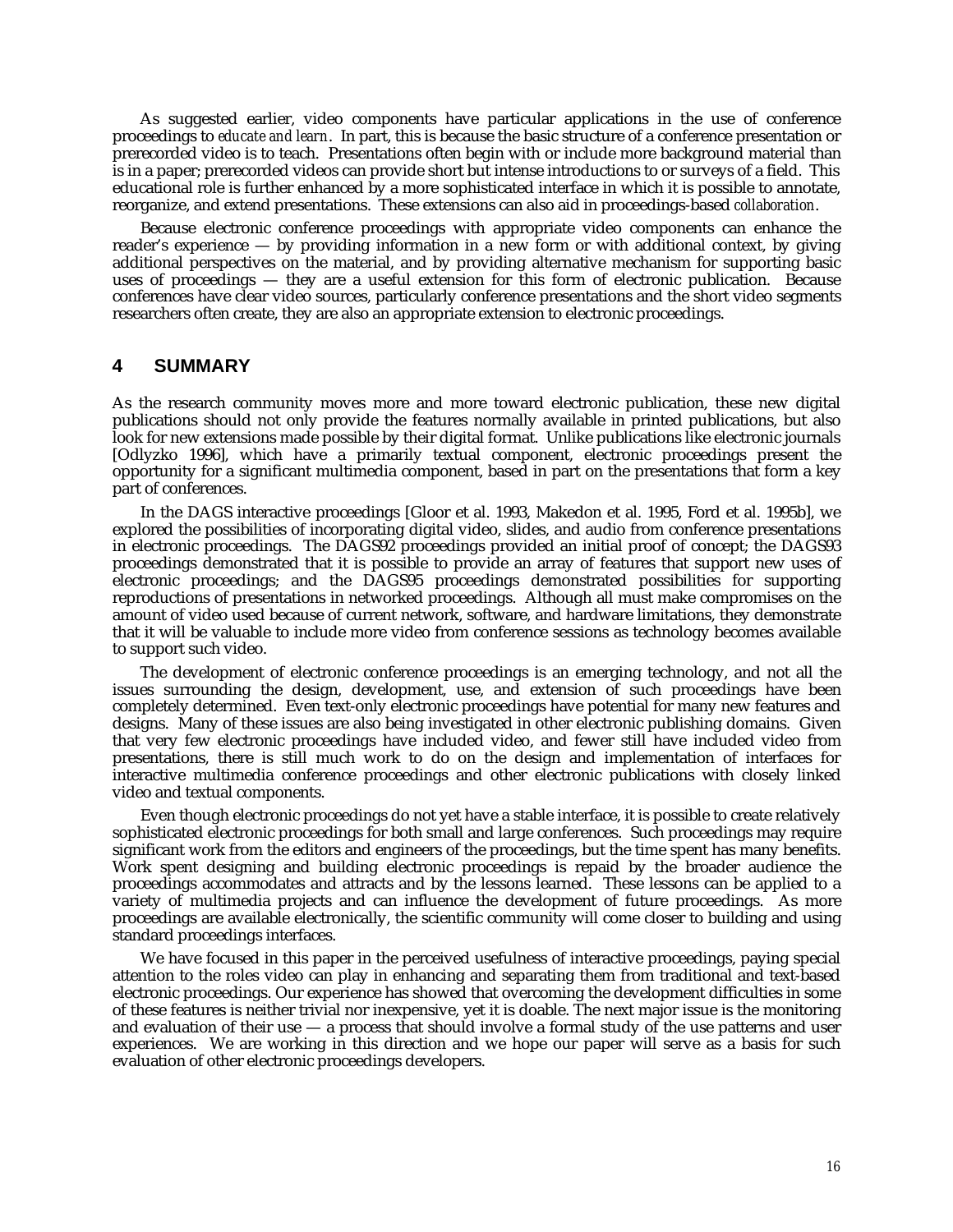# **ACKNOWLEDGMENTS**

Many people contributed to the development of the proceedings for DAGS92 and DAGS93. These contributions influenced both the content and interface of the proceedings and led to many of the ideas presented in this paper. Contributors include: Chris Broggi, W. John Burns, Michelle Chen, Matthew Cheyney, Mike Chong, Thomas Cormen, Scott Dynes, Robert Frost, Mobina Hashmi, Donald Johnson, David Kotz, Naval Ravikant, Nii Sai Sai, Clifford Stein, Roberto Taboada, Chen Yang, Le Ye, Jun Zhang, Qin Zhang, Yihao Zhang, and Kanyi Zhao.

Thanks to R. B. Allen, F. Baker, T. D. C. Little, R. Mack, M. Moline, D. Rus, S. Stevens, A. Wylde, and our anonymous reviewers for comments, references, ideas, and descriptions of experience developing conference proceedings. Their many comments helped us extend and improve this paper.

The DAGS institutes and the preparation of electronic proceedings for the DAGS institutes were supported by a variety of institutions, including the National Science Foundation (NSF grants 5-34251, 5- 34294, 5-34332), the New England Consortium for Undergraduate Science Education (NECUSE), the Dartmouth Institute for Advanced Graduate Studies, the Dartmouth Experimental Visualization Laboratory, the Dartmouth College Presidential Scholar Fund, the Dartmouth Computing Venture Fund, TELOS/Springer-Verlag, Addison-Wesley Interactive, the Union Bank of Switzerland and the Dean's Office at Wellesley College.

## **REFERENCES**

- AKSCYN, R. (Conf. Chair) AND HALASZ, F. (Prog. Chair) 1989. *Hypertext'89 Proceedings* (November 5–8, 1989; Pittsburgh, PA). ACM Press, New York, NY.
- ALLEN, R.B. (Electronic Proceedings Ed.) 1993. *Electronic Proceedings of the International Workshop on Applications of Neural Networks to Telecommunications.* URL http://superbook.bellcore.com/SB/IWANNT/iwannt93.eprocs.html
- ALLEN, R. B. 1994. Electronic proceedings (Eprocs) for IWANNT'93. *Human Factors in Computing Systems: CHI'94 Conference Companion* (April 24–28, 1994; Boston, MA), p. 287. ACM Press, New York, NY.

BERNERS-LEE, T. AND CONNOLLY, D. 1995. *HyperText Markup Language Specification - 2.0*. Internet draft.

- BUSH, V. 1945. As we may think. *Atlantic Monthly, 176*, 1 (July), 101–108.
- CARLSON, P. AND MAKEDON, F. 1996. *CD-ROM proceedings for the 1996 World Conference on Educational Multimedia, Hypermedia, and Telecommunications*(June 17–23, 1996; Boston, MA). AACE, Charlottesville, VA.
- CHEYNEY, M., GLOOR, P. A., J OHNSON, D. B., MAKEDON, F., MATTHEWS, J. W., AND METAXAS, P. 1994. Conference on a disk: a successful experiment in hypermedia publishing (extended abstract). In [Ottmann and Tomek 1994], 129–134.
- CHEYNEY, M., GLOOR, P. A., JOHNSON, D. B., MAKEDON, F., MATTHEWS, J. W., AND METAXAS, P. 1996. Towards multimedia conference proceedings. *Comm. of the ACM, 39*, 1, 51–59.
- CRANE, G. (Editor-in-chief) 1995. *Perseus 2.0: Interactive Sources and Studies on Ancient Greece.* Yale University Press, New Haven, CT.

URL http://www.perseus.tufts.edu/

- DELANY, P. AND LANDOW, G. P. (Eds.) 1991. *Hypermedia and Literary Studies.* The MIT Press, Boston, MA.
- DRAKOS, N. 1995. All about LaTeX2HTML. URL http://cbl.leeds.ac.uk/nikos/tex2html/doc/latex2html/latex2html.html
- DYNES, S. B., AND GLOOR, P. 1993. Using hierarchical knowledge representation for an animated algorithm learning environment. MIT LCS/TNS Technical Report.
- FORD, J., MAKEDON, F., AND REBELSKY, S. A. (Eds.) 1995A. *Electronic Publishing and the Information Superhighway* (May 30–June 2, 1995; Boston, Massachusetts). Birkhäuser, Boston, MA.
- FORD, J., GLOOR, P., MAKEDON, F, AND REBELSKY, S. A. (Eds.) 1995B. *Electronic Proceedings of Electronic Publishing and the Information Superhighway* (May 30–June 2, 1995; Boston, Massachusetts). Addison-Wesley Interactive, Reading, MA, 1995. URL http://www.aw.com/awi.html
- GLOOR, P. 1991. Cybermap, yet another way of navigation in hyperspace. In [Leggett and Walker 1991], 107–121.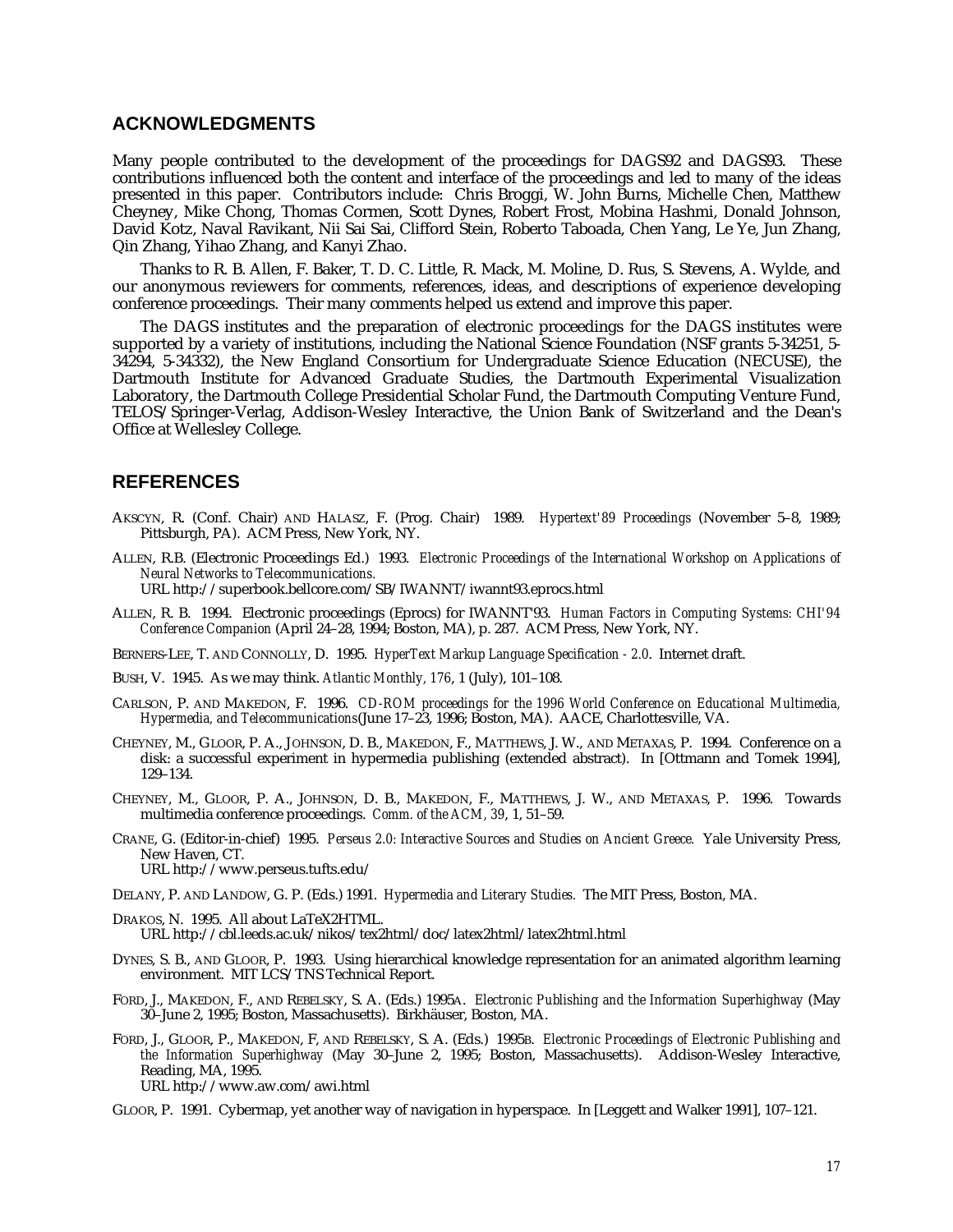- GLOOR, P. 1996. *Elements of Hypermedia Design: Techniques for Navigation and Visualization in Cyberspace*. Birkhauser Publishers, Boston, MA.
- GLOOR, P.A., MAKEDON, F., AND MATTHEWS, J. W., (Eds.) 1993. *Parallel Computation: Practical Implementation of Algorithms and Machines CD-ROM*. Springer Verlag.
- GLOOR, P. A., MAKEDON, F., AND VAN LIGTEN, O. 1996. Obstacles in web multimedia publishing: bringing conference proceedings on-line. In [Carlson and Makedon 1996], 121–124.
- GUSELLA, R. AND LITTLE, T. D. C. (Eds.) 1995. *Proceedings of the 5th International Workshop on Network and Operating Systems Support for Digital Audio and Video* (April 18–21, 1995; Durham, New Hampshire)*.* URL http://spiderman.bu.edu/nossdav95/NOSSDAV95.html
- INSTITUTE OF ELECTRICAL AND ELECTRONICS ENGINEERS 1993. *Supercomputing'93 CD-ROM*. IEEE Computer Society Press.
- INSTITUTE OF ELECTRICAL AND ELECTRONICS ENGINEERS 1994. *Supercomputing'94: The Conference on High Performance Computing and Communications.* URL http://www.computer.org/p3/sc4home.html.
- KATZ, I., MACK, R., AND MARKS, L. (Eds.) 1995. *Human Factors in Computing Systems: CHI '95 Conference Companion* (May 7–11, 1995; Denver, Colorado). ACM Press, New York, NY.
- KIDD, A. 1994. The marks are on the knowledge worker. In *Human Factors in Computing Systems: CHI'94 Conference Proceedings* (April 24–28, 1994; Boston, MA), 186–191. ACM Press, New York, NY.
- LEGGETT, J. (Conf. Chair) AND WALKER, J. (Prog. Chair) 1991. *Hypertext'91: Third ACM Conference on Hypertext* (December 15–18, 1991; San Antonio, Texas). ACM Press, New York, NY.
- MACINTOSH SCIENTIFIC AND TECHNICAL USERS ASSOCIATION, INC. 1993. *The Official SEAM'92 CD-ROM: Proceedings of the 1992 MacSciTech Conference on Scientific and Engineering Applications for the Macintosh* (January 15–17, 1992; San Francisco, California). MacSciTech, Worcester, MA.
- MACK, R., MARKS, L., AND COLLINS, D. (Production Eds.) 1995. *CHI'95 Conference Electronic Proc. and Companion CD-ROM* (May 7–11, 1995; Denver, Colorado). ACM Press, New York, NY. URL http://www.acm.org/sigchi/CHI'95/Electronic/CHI'95cd.htm
- MAKEDON, F., METAXAS, P. T., AND REBELSKY, S. A. (Eds.) 1995. *Parallel Computation and Parallel I/O Electronic Proceedings.* Unpublished; available upon request from editors.
- MARCHIONINI, G. AND CRANE, G. 1994. Evaluating hypermedia and learning: methods and results from the Perseus project. *ACM Trans. on Information Systems*, *12*, 1 (January), 5–34.
- NELSON, T. 1981. *Literary Machines*. Mindful Press, Sausalito, CA. Revised 1987, 1988, 1990, 1991, 1993.
- NIELSEN, J. 1989. The matters that really matter for hypertext usability. In [Akscyn and Halasz 1989], 239–248.
- NIELSEN, J. 1995. *Multimedia and Hypertext: The Internet and Beyond.* AP Professional, Boston, MA.
- ODLYZKO, A. M. 1996. Tragic loss or good riddance? The impending demise of traditional scholarly journals. In [Peek and Newby 1996].
- OTTMANN, T., AND TOMEK, I. (Eds.) 1994. *Educational Multimedia and Hypermedia, 1994* (June 25–30, 1994; Vancouver, BC, Canada). AACE, Charlottesville, VA.
- PEEK, R. P., AND NEWBY, G. B. (Eds.) 1996. *Scholarly Publishing: The Electronic Frontier*. The MIT Press, Boston, MA.
- RADA, R. (Prod. Chair) 1993. *Proceedings CD-ROM of the First ACM International Conference on Multimedia* (August 1–6, 1993; Anaheim, California). ACM Press, New York, NY.
- RAGGETT, D. 1995. *HyperText Markup Language Specification Version 3.0*. Internet draft.
- RAMAN, T. V. 1994. *Audio System for Technical Readings*. Ph.D. Thesis, Department of Computer Science, Cornell University, May.
- RAMAN, T. V. 1995. ASTER—towards modality-independent electronic documents. In [Ford et al. 1995b], 59–71.
- REBELSKY, S. A. 1995. Designing interactive electronic conference proceedings. *IEEE Multimedia*., Summer, 1995, 75–79.
- REBELSKY, S. A., ALLEN, R. B., BAKER, F., MACK, R., AND OWEN, C. 1995A. Perils and pitfalls of electronic proceedings. In [Ford et al. 1995a], 319–322.
- REBELSKY, S. A., ALLEN, R. B., BAKER, F., MACK, R., AND OWEN, C. 1995B. Perils and pitfalls of electronic proceedingss (transcription and slides). In [Ford et al. 1995b].